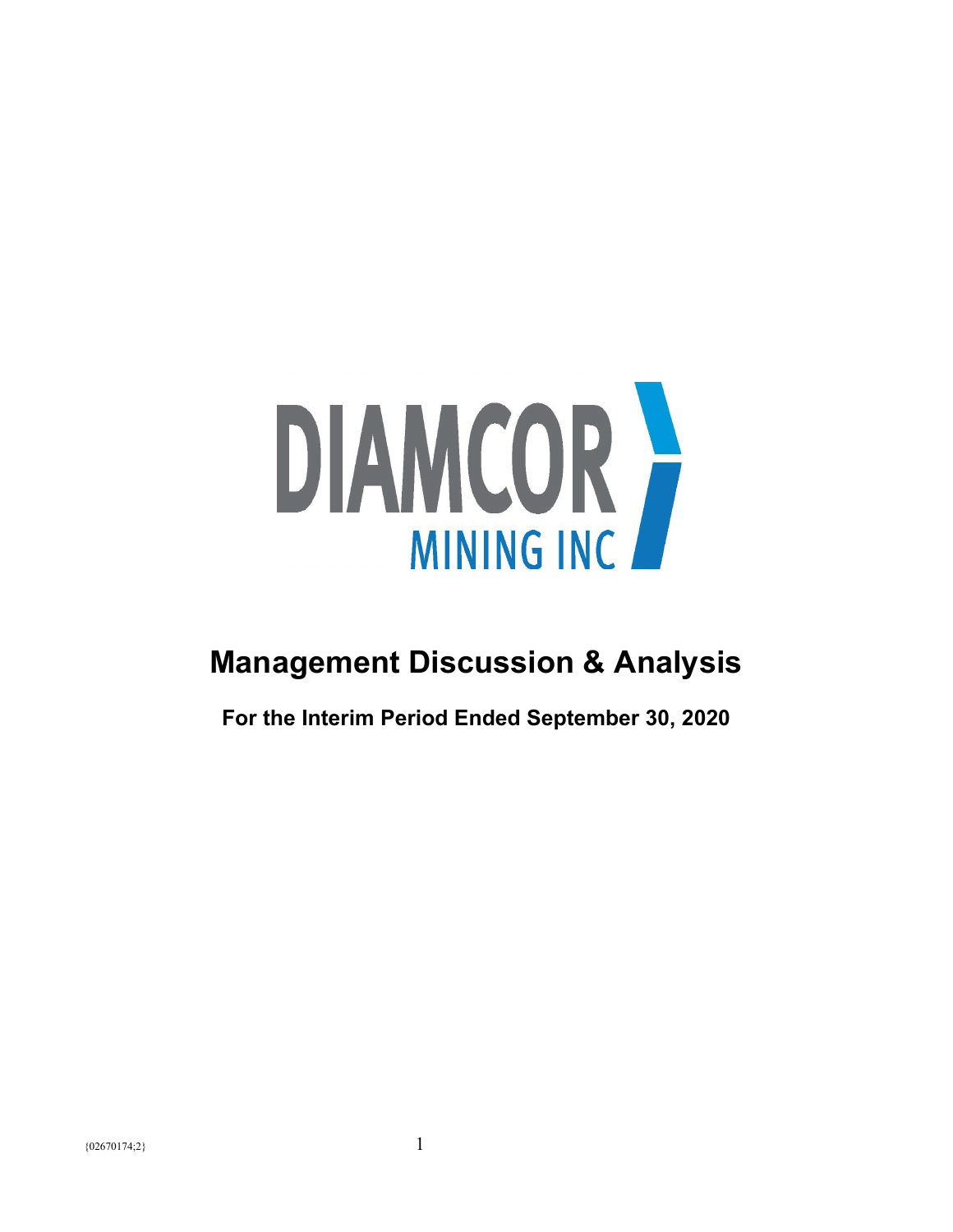# **DIAMCOR MINING INC.**

**MANAGEMENT'S DISCUSSION AND ANALYSIS**

# **FOR THE INTERIM PERIOD ENDED September 30, 2020**

Management's discussion and analysis ("MD&A") focuses on significant factors and the operating results and financial position of Diamcor Mining Inc. ("Diamcor" or the "Company") and its subsidiaries. To better understand the MD&A, it should be read in conjunction with the interim unaudited consolidated financial statements and notes thereto for the six-month interim period ended September 30, 2020, and the MD&A and unaudited consolidated financial statements for the six-month interim period ended September 30, 2019. The effective date of this MD&A is November 30, 2020.

The unaudited consolidated financial statements for the interim period ended September 30, 2020 have been prepared in accordance with International Financial Reporting Standards ("IFRS"). Unless otherwise specified, all financial information is presented in Canadian dollars.

Some of the statements in this MD&A are forward-looking statements that are subject to risk factors set out in the cautionary notes contained herein.

Additional information about the Company and its business activities is available on SEDAR at [www.sedar.com](http://www.sedar.com/) and on the Company's website at [www.diamcormining.com.](http://www.diamcormining.com/)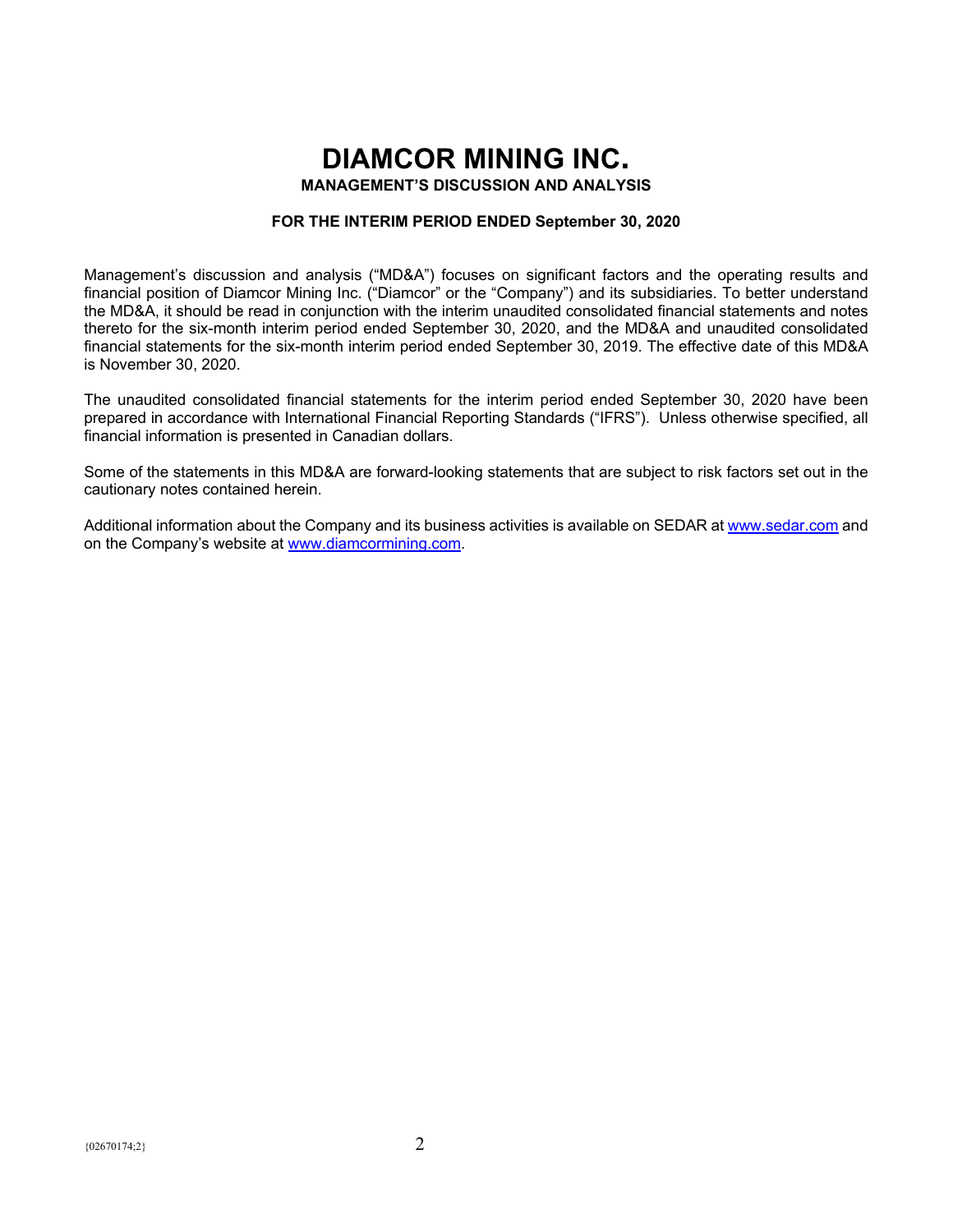# **RECENT AND Q2 2020 HIGHLIGHTS**

- With the onset of the COVID-19 global pandemic the Company's Q1 and Q2 focus remained on reducing costs, operational planning for the resumption of operations, and continued strengthening of the core operational management team.
- Despite the effects of COVID-19, the Company tendered and sold 2,426.63 carats of rough diamonds held in inventory as of March 31, 2020 generating revenue of (USD) \$339,280 (\$730,692 – 2019), resulting in an average of USD \$109.32 per carat in Q2. This lower than historical average was expected given these rough diamonds were recovered as part of tailings re-treatment exercises completed prior to the mandated COVID-19 shutdown.
- In total, ongoing trial mining exercises at the Project from inception thru September 30, 2020 have resulted in the incidental recovery, tender, and sale of 156,631 carats of rough diamonds generating revenue of (USD) \$25,974,950, resulting in an average of (USD) \$165.84 per carat.
- The Company announced a convertible loan financing, the closing of a first tranche, and the extension of that convertible loan financing on September 29, 2020, October 20, 2020, and November 16, 2020 respectively.
- The negotiated and agreed upon suspension of equipment payments to Caterpillar finance continued in Q2. The Company plans to resume these payments in conjunction with the resumption of operations in December 2020.
- There were significant reductions to salary and wages expenses, variable operational costs, and historical fixed costs in Q2 due to the suspension of operations after the Government of South Africa mandated COVID-19 shutdown. Interest expense increased primarily because of the acquisition of certain mining equipment completed in February and March 2020 prior to this shutdown.
- A net loss of \$621,016 was recorded for the 3 months ended resulting in a \$0.01 per share loss. (\$ nil 2019)
- Cashflow increased by \$8,292 in Q2 as compared to a  $$151,852$  decrease in Q2 2019.
- The Company had 65,311,488 common shares issued and outstanding and has authorized capital of an unlimited number of shares.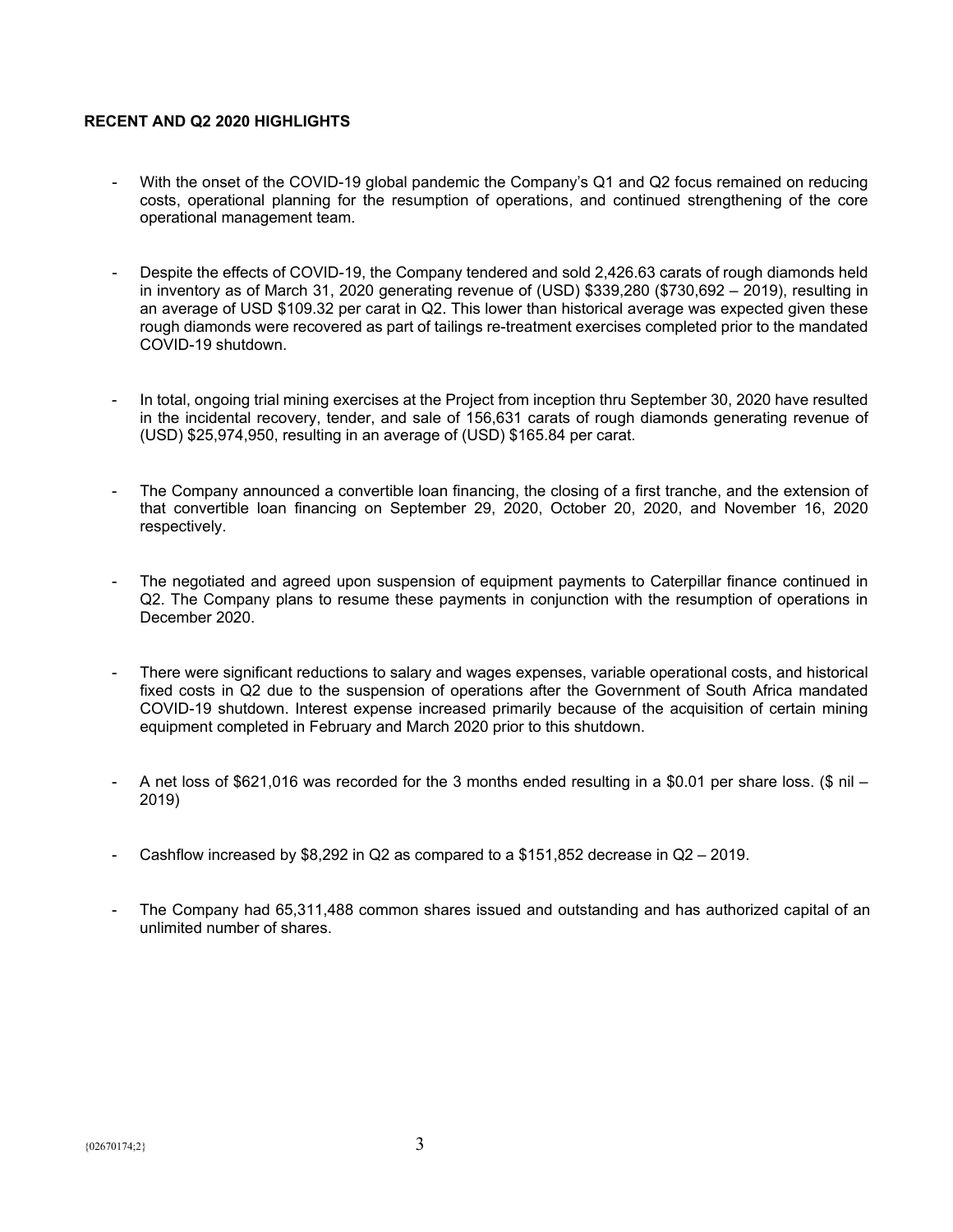## **ABOUT DIAMCOR**

Diamcor Mining Inc. ("Diamcor" or the "Company") is a junior mining and exploration company incorporated in the Province of British Columbia under the Business Corporations Act (BC). The Company has a proven history of supplying rough diamonds to the world market and its principal focus is the identification, acquisition, exploration, evaluation, operation, and development of unique diamond-based resource properties. The Company established a long-term strategic alliance and secured financing from world famous luxury retailer Tiffany & Co. and is currently developing the Krone-Endora at Venetia project which it acquired from De Beers. Upon successfully acquiring the project, the Company secured a 30-year mining right for an initial target area (657.71 hectares of the project's total 5,888-hectare area), and the required Water Use License. The Company then significantly advanced the Krone-Endora at Venetia project through the development of extensive infrastructure including the construction of ~60 km of roads, the procurement and development of two large deposit specific processing plants, the installation of  $\sim$ 20km of underground water pipelines and a 13km independent power line, backup power systems, and worker housing. Early in 2020, the Company completed the acquisition of a Caterpillar heavy equipment compliment for the project and continues to advance various other infrastructure items aimed at supporting the further development of the project for both the near and long-term. The collective advancement of all items over a period of years at the project provides the Company with the potential to establish a low-cost surface mining operation. The project's deposits, and their association and origins from world famous Venetia, provide the Company with the potential to establish a source of rough diamond supplies consisting of a high percentage of gem and near gem quality with the added benefit of large diamond recovery potential (largest individual rough diamond recovered to date from trial mining exercises – 91.7 carats). The Company's long-term strategy is to continue to grow its position as a producer and supplier of quality rough diamonds to reputable diamond purchasing entities serving the global diamond market.

The Company's common shares trade on the TSX Venture Exchange under the symbol "V.DMI", and on the OTCQB tier in the United States under the symbol "DMIFF".

## **CORE BUSINESS AND STRATEGY**

Diamcor has an established operating history in South Africa, key strategic relationships within the diamond industry globally, extensive knowledge of various diamond mining opportunities, and as noted, is currently developing the Krone-Endora at Venetia project it acquired from De Beers. The Company's strategy is to identify, evaluate, acquire, and develop various types of diamond related properties and other mining projects, with a specific focus on opportunities which demonstrate the potential to generate near-term and sustained rough diamond production and/or positive cash flow while minimizing shareholder dilution.

The Company advanced this strategy by acquiring the Krone-Endora at Venetia project from De Beers Consolidated Mines Limited. When acquired, the Krone-Endora at Venetia project consisted of the prospecting rights over the farms Krone 104MS and Endora 66MS with a combined surface area of approximately 5,888 hectares directly adjacent to De Beer's flagship Venetia Diamond Mine in South Africa. The deposits which occur on the properties of Krone and Endora have been identified by De Beers as both, an upper "colluvial" deposit, as well as a lower / basal "alluvial" deposit, both of which are proposed to have originated from the higher grounds of the adjacent Venetia kimberlites, with the full extent to which these deposits occur over the entire area of the project yet to be determined. De Beers previously completed exploration efforts on an initial area of interest comprised of approximately 310 hectares of the properties, the results of which were reported in an initial Independent National Instrument 43-101 Technical Report (the "Initial Technical Report") which was filed by the Company in conjunction with the acquisition. The Initial Technical Report provided an inferred resource estimate of 54,258,600 tonnes of diamond bearing gravels, and 1.3 million carats of diamonds for the 310-hectare area of interest in that report. The Initial Technical Report also noted that based on the previous work programs and evaluation completed to date by De Beers and the Company, an estimated 1,000m, or 1 vertical km, of material was shifted and eroded off the kimberlites of Venetia onto the lower surrounding areas including those of Krone and Endora, with the full extent of the materials deposited on the properties of Krone and Endora yet to be determined and a primary focus of the Company's efforts underway. The Company's initial efforts have been focused on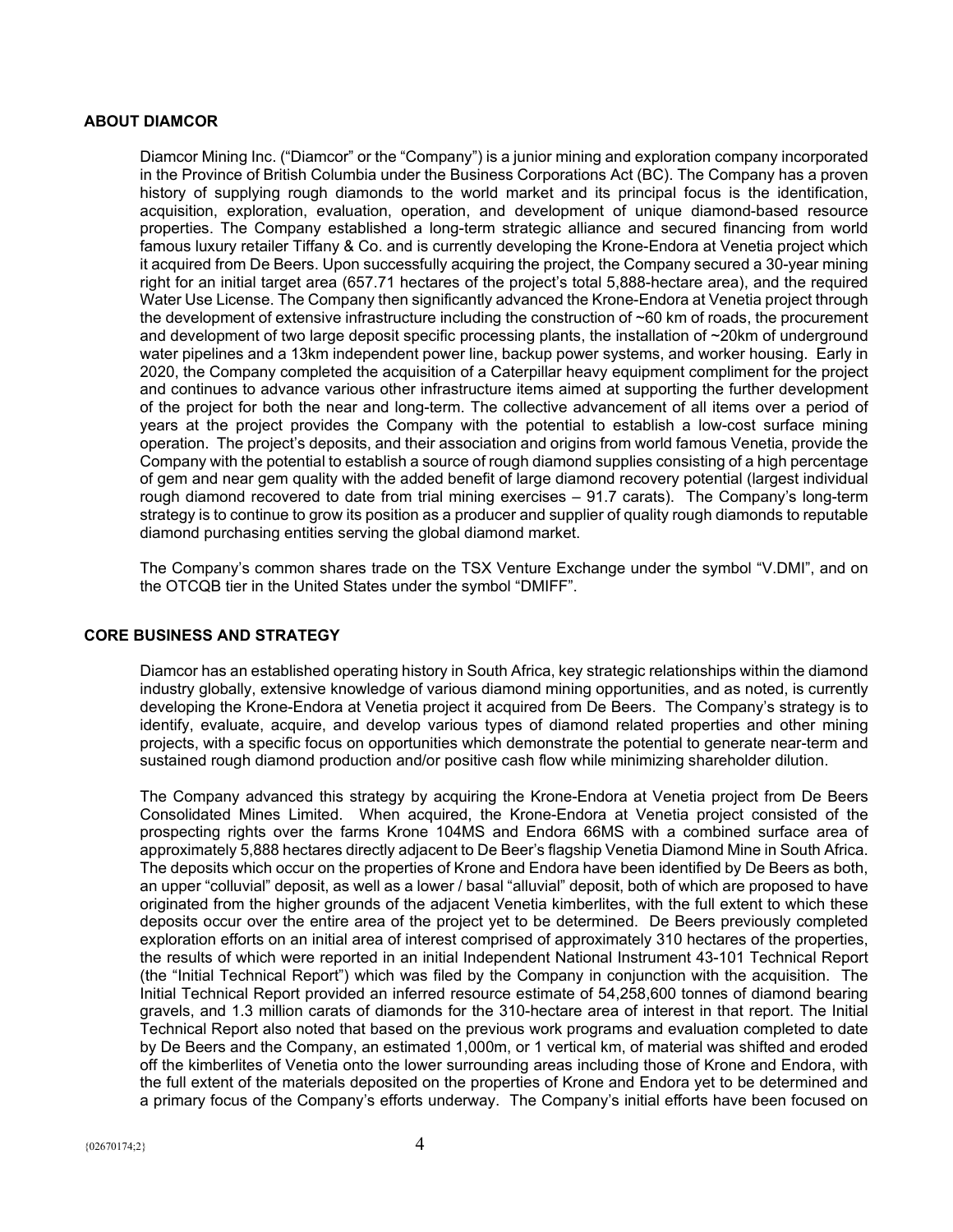key areas of interest defined by the previous work and estimates outlined in the Initial Technical Report, and specifically on the K1 area of the project, the establishment of infrastructure and equipment required to support the project for the long-term, the completion of trial mining and bulk sampling efforts to better define the location and extent of material on the Krone and Endora properties, and the finalization of work required to support the filing of an updated Independent National Instrument 43-101 Technical Report (the "Updated Technical Report") on April 28, 2015. These combined efforts along with the bulk sampling and trial mining efforts underway are aimed at allowing the Company to secure data to aid it in arriving at initial production decisions for the project in the near-term.

In addition to the advancement of the Krone-Endora at Venetia project, the Company continues to review and pursue other mining opportunities in South Africa and other mining regions. The Company believes its strategy will enhance its ability to take advantage of the current trend of declining world-wide production of rough diamonds due to the aging of current diamond mines, and the lack of recent new discoveries. The Company, and many industry experts, also believe this trend presents the potential for increasing prices and demand of higher quality natural rough diamonds from conflict-free sources in the coming years. These forecasted rough diamond price increases are a function of; not only the projected material shortfalls in future diamond production, but also the potential increases in customer demand from developing markets such as China and India, and the restoration of demand in historically strong markets such as the United States. It is widely accepted and documented that many existing larger diamond mines are approaching the later stages of their expected life of mine, and current rough diamond production levels are expected to remain consistent at best, or potentially be reduced in the near future. These dynamics, coupled with the fact that few, if any, large new diamond mines have been identified or developed which demonstrate an ability to meet these projected future increasing demands, along with the fact that long lead times of +/-10 years are typically associated with bringing any large new diamond mine into production. Combined, these elements present a compelling opportunity for companies with the ability to provide rough diamond production in the coming years, and the Company believes it is well positioned to exploit this opportunity.

# **COVID-19 UPDATE**

In March of 2020, the Company was forced to suspend operations due to a Government of South Africa mandated COVID-19 shutdown in South Africa. The Company was able to resume operations in October of 2020 with reduced staffing levels and appropriate COVID-19 precautions in place. The Company continues to monitor the global diamond market as well as potential COVID-19 developments which may affect its operations.

# **KEY PERFORMANCE DRIVERS AND RECENT EVENTS**

The primary performance drivers for the Company are the; identification and acquisition of projects which demonstrate potential for near-term diamond production and future growth, with suitable costs and diamond yields, the successful transition of these projects into full scale production, the dynamics of current and future rough diamond market prices for various reasons including the recent events associated with COVID-19, and the establishment of strategic relationships with reputable purchasing entities of rough diamonds serving global markets.

Historically, the onset of the global financial crisis in 2008 and 2009 had a profound effect on the world economy including the diamond market. At that time, analysts, industry experts, and trade publications reported a softening of diamond prices and short-term demand. Despite this decline in the rough diamond market at that time, industry experts anticipated increasing demand from the emerging markets of China, India, and the Middle East. As of mid-2010 rough diamond prices began to recover and were approaching the previous historical all-time highs experienced prior to the global financial crisis. This trend of steadily increasing rough diamond prices largely continued, and by mid-2011 industry sources were reporting rough diamond prices above the 2008 pre-crisis highs. Starting at the end of 2018, rough prices for certain categories of goods again began to fall under pressure, a trend which continued through to the end of 2019. The events of early 2020 associated with the global crisis of COVID-19 had a significant impact on a majority of businesses throughout the world and the rough diamond industry. As a response to this global crisis, on March 26, 2020 the Government of South Africa mandated a COVID-19 lockdown, and operations at the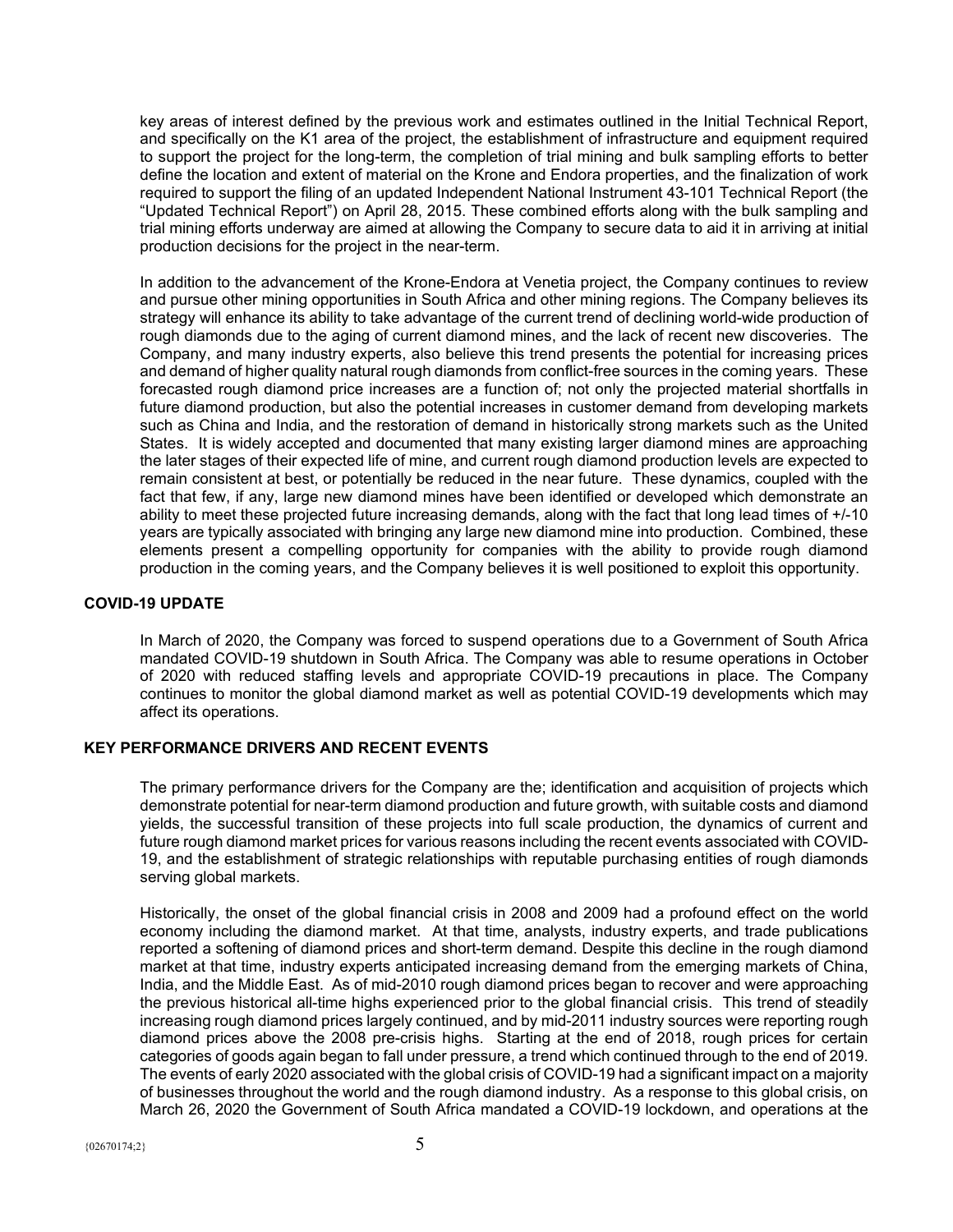Company's Krone-Endora at Venetia project were required to shut-down completely three (3) days afterwards. The South African lockdown was widely accepted as one of the most comprehensive and restrictive in the world and while originally proposed to be for a duration of 21 days, was subsequently extended several times. By July of 2020, certain provisions of the lockdown with regards to exporting of rough diamonds were relaxed and limited rough diamond tenders and sales resumed in Antwerp, albeit with significantly lower quantities of rough diamonds being offered. As of October 2020, trade publications and reports from various tender facilities indicated prices appeared to be recovering in various categories, and overall supplies of rough diamonds being offered remained lower than normal. On September 21, 2020, the Government of South Africa announced that the lockdown had been reduced to Level-1, the lowest level of restrictions, allowing operations to resume at Krone-Endora at Venetia moving forward. Due consideration must be given for the ongoing dynamic nature of COVID-19 as governments continue to monitor the situation, which may result in a change to restrictions for all businesses at any time. Despite the various price fluctuations over the years, and the most recent declines in certain categories due to COVID-19, the overall potential for increasing rough diamond prices over the long-term remains logical for the same looming supply/demand reasons set forth above. Continued reductions in overall rough diamond production from major suppliers such as De Beers and Alrosa are also expected to continue in the nearterm due to COVID-19, which presents a potential opportunity for companies with the ability to supply rough diamonds as overall supplies are expected to remain lower than usual for the balance of 2020. Readers are cautioned that any significant and sustained decrease in the market prices for rough diamonds could have a material adverse effect on the Company's performance and results from operations**.**

As of September 30, 2020, the Company's principal assets were the following: (i) a 70% majority interest in DMI Minerals South Africa (Pty) Ltd., which the Company used to acquire the Krone-Endora at Venetia project from De Beers Consolidated Mines Limited, (ii) a 100% interest in DMI Diamonds South Arica (Pty) Ltd., which serves as the Company's main corporate entity to support its South African projects, operations, initial exploration efforts, and the evaluation of all future projects. Below are brief descriptions of each of these assets.

## **DMI Minerals South Africa (Pty) Limited**

The Company owns a 70% majority interest in DMI Minerals South Africa (Pty) Ltd. ("DMI Minerals") with the remaining 30% interest held by the Company's South African Black Economic Empowerment partner Nozala Investments (Pty) Ltd. ("Nozala"). On May 26, 2008, DMI Minerals received confirmation from De Beers that its proposal to acquire the Krone-Endora at Venetia project had been approved as the successful bid pending finalization of a definitive sale of assets agreement. On December 22, 2008, the parties to the transaction completed and executed a definitive sale of assets agreement, and then on March 31, 2010, executed an amended and updated version of the original sale of assets agreement. Under the terms of the original sale of assets agreement the entire area associated with the Endora 66MS property prospecting right was to be transferred, along with an agreed upon portion of the entire area of Krone 104MS property prospecting right subject to an amendment to exclude certain areas inside the current De Beers Venetia Mine fence line. Despite some delays, after due consideration to the proposed area of the Krone 104MS property in question for exclusion, De Beers subsequently agreed to transfer the entire area of Krone 104MS without any amendment or sub-division as part of the transaction. There were no other material changes to the agreement and the transaction was ultimately finalized on December 14, 2010, and on February 28, 2011 the acquisition of the Krone-Endora at Venetia project was closed.

Following the closing of the Krone-Endora at Venetia project acquisition, on March 23, 2011, the Company in conjunction with its subsidiary DMI Minerals entered into a long-term strategic alliance and \$5.5M financing agreement with subsidiaries of New York based Tiffany & Co. Under the terms of the strategic agreement, Tiffany & Co. secured a first right of refusal to purchase up to 100% of the future production of rough diamonds from Krone-Endora at Venetia at fair market value prices to be negotiated and adjusted from time to time to reflect current market conditions. As part of the agreement, DMI Minerals retained the right to freely market all specials (rough diamonds 10.8 carats or larger in size), as well as all other diamond production not selected for purchase by Tiffany & Co. under the terms of their first right of refusal. To expedite the further advancement of the project, Tiffany and Co. Canada provided the Company with a second financing of \$4M on November 16, 2012.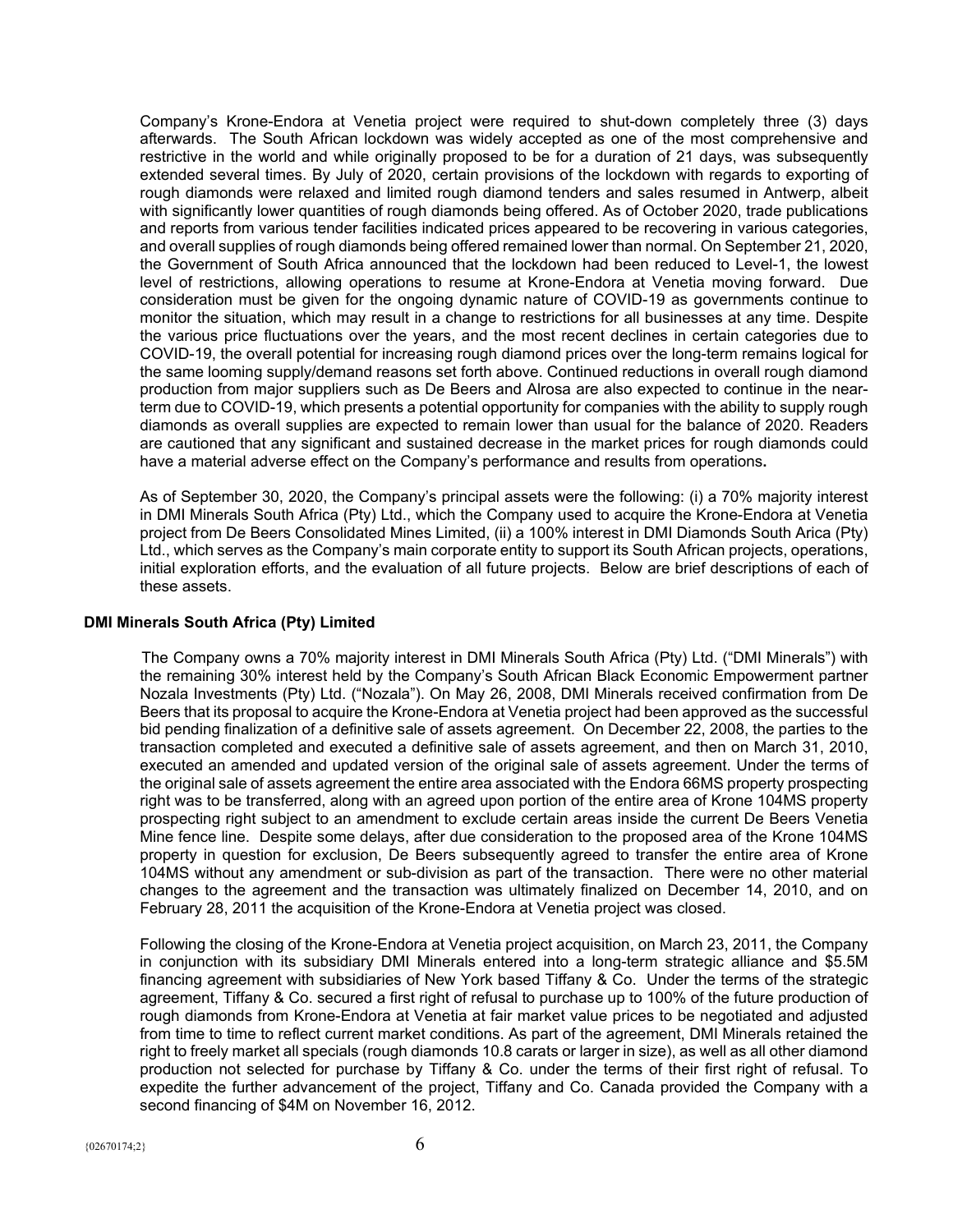The development of extensive infrastructure began at the project in April of 2011, along with preparations for the start of an extended drilling program, a planned bulk sampling program, and trial mining exercises as recommended by the Initial Technical Report. The completion of extended drilling on 558 targets and the recommended programs undertaken were designed to be a continuation of the work previously completed by De Beers and aimed at:

- assisting the Company in its determination of the location and construction of infrastructure for the project.
- assisting the Company in its determination of how best to proceed with the further evaluation of areas of the project previously explored.
- assisting the Company in identifying additional areas of interest not yet accounted for in the Initial Technical Report for future exploration.
- allow the Company to establish a current diamond price estimate for the project.
- advance the recommended work programs to support the filing of an Updated Independent Technical Report (filed on April 28, 2015).
- support the Company's bulk sampling and trial mining exercises.
- support the application and issuance of a Mining Right from the South African Department of Mineral Resources (granted on September 11, 2014).
- support the issuance of a Water Use License from the South African Department of Water Affairs (granted on April 11, 2016).

Collectively, all efforts are aimed at allowing the Company to advance the project and collect data to aid it in arriving at initial production decisions for the project. Extensive additional infrastructure development completed included:

- the clearing of 60km of temporary access roads to support the extended drilling program and the establishment of required infrastructure.
- the identification of areas to be targeted for additional bulk sampling and trial mining exercises, and the location for the construction of the project's plant sites.
- the removal of +/-4,000 truckloads of material for the establishment of a quarry in the area selected for future trial mining exercises.
- the clearing of  $\sim$ 2 hectares for the construction of the plant site, the construction of fresh water and settling dams, the completion of civil engineering work, and the construction of a 5m raised wall around the plant site.
- the construction of ~20km primary access roads and bridges to support the long-term access of supplies to the project.
- the installation of ~5km of high strength electrical security fencing, automated security gates, and security checkpoint facilities.
- extensive concrete work and infrastructure for the main treatment/processing plant, operational offices, and workshops.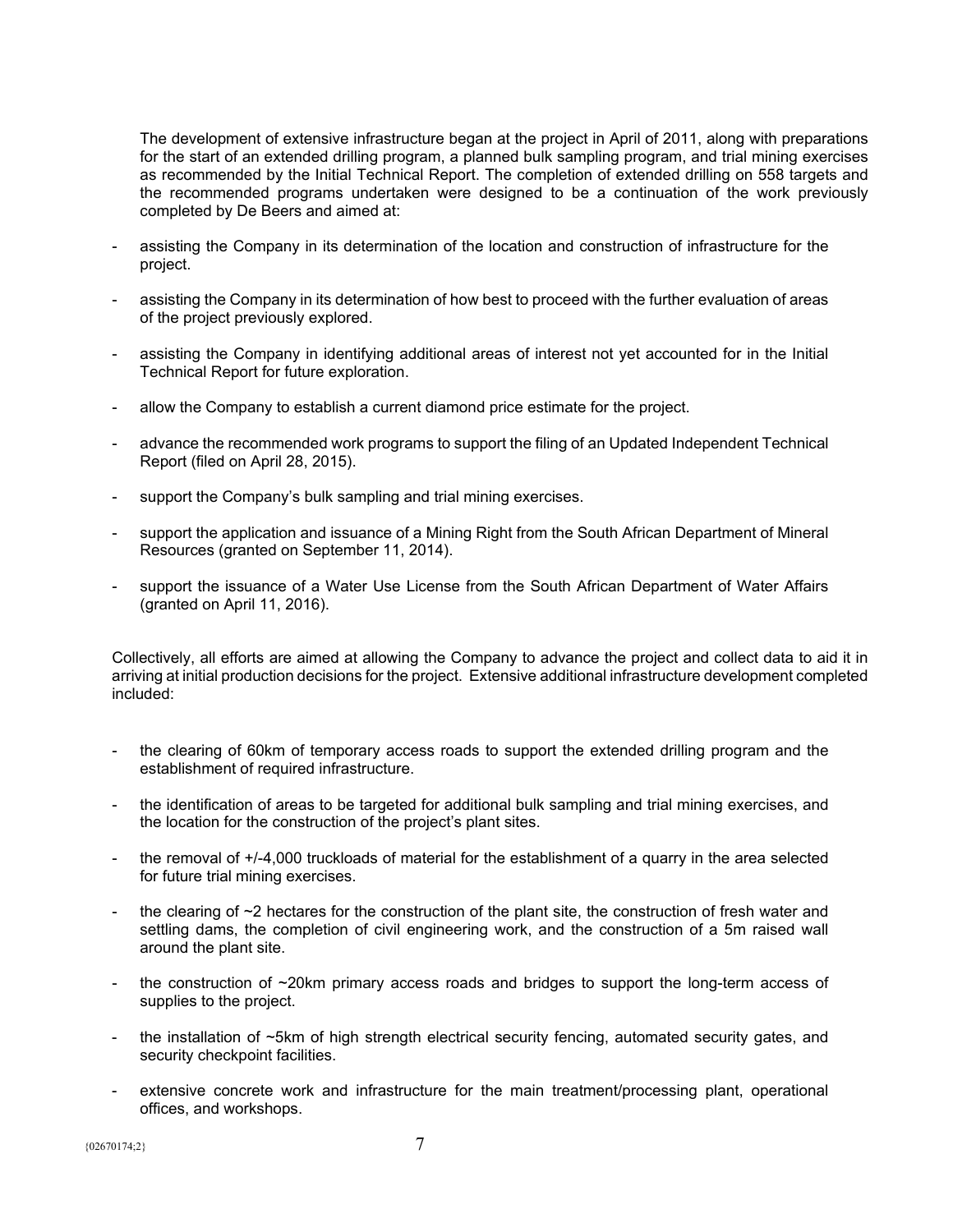- the installation of seven underground water pipelines totaling  $\sim$  20km in length.
- the installation of a  $\sim$ 13km main powerline and backup diesel generators.
- design, development, installation and testing of the project's deposit specific in-field dry-screening and main treatment plants to support the stated objectives and continued advancement of the project.

Due to the nature of the deposit, and specifically its high percentage of sand content, extensive consideration was required and implemented in the development of the dry-screening and main treatment plants. A separate in-field dry-screening plant located near the quarry was developed to achieve the goal of dry-screening out fine materials to reduce operating costs, and to provide the additional benefit of reducing overall water consumption at the main treatment plant. The Company's dry screening plant includes a large modular in-field dry-screening system. The infrastructure includes a rotary trommel, large Dabmar Bivitec and resonance screening equipment, extensive conveyor structures, collection bins, and other supporting infrastructure designed to screen out -1.0mm fines material prior to the delivery of the remaining material for final processing at the main treatment plant. Recent expansion and refinement of the quarrying and dry-screening operations has been undertaken to provide for even greater efficiencies, volumes, and further increase in the targeted removal of fines material from 45% to 60% through the dryscreening process. The main treatment plant has also undergone significant expansion and refinement, as has the project's final recovery facilities.

In fiscal 2018, the ongoing testing and commissioning of these expanded quarrying and dry-screening operations and indicated enhancement initiatives provided an increase in overall dry-screening capacities and operational efficiencies, however, problems in the recovery of wastewater from the project's settling dams due to the increased volume of fines being liberated at the main treatment plant were evident when operating at high volume. This negatively impacted operations overall and the incidental recovery of diamonds during the fiscal year, as operations and processing were periodically slowed or halted completely to reduce volumes of material being pumped into the project's rehabilitation/settling dams. Extensive testing of both the project's water and deposit material were completed and based on the recommendations of Company consultants and industry experts, the Company elected to implement further refinements to the project's dry-screening plant to enhance the liberation and the removal of fines through added crushing and screening. The Company chose to significantly enhance its operational team in 2019 and 2020, and various other refinements continue to be evaluated and tested to allow the Company to continue to maximize processing volumes and efficiencies at the project. All efforts underway are designed to support the further advancement of the project and the recommendations of the Updated Technical Report and aid the Company in arriving at initial production decisions for the project.

The Company has placed significant focus and emphasis on the successful closing, financing, and advancement of the Krone-Endora at Venetia project over a period of several years and currently views this project as its most significant business opportunity in the short-term. Building upon the success of the Krone-Endora acquisition, the related Tiffany & Co. strategic alliance and financing, and the collective experience of the Company's new management personnel, the Company also continues the process of identifying and evaluating both the full potential of the Krone-Endora at Venetia project, as well as other diamond mining opportunities with a view towards new acquisitions, development, and production opportunities.

## **DMI Diamonds South Africa (Pty) Limited ("DMI Diamonds")**

DMI Diamonds is the Company's 100% owned South African subsidiary which is used as the Company's main corporate entity to support its South African projects and operations. As part of the Company's ongoing efforts to identify, acquire, and develop production-based projects, DMI Diamonds continuously evaluates and provides production support and equipment to various potential and ongoing projects within South Africa.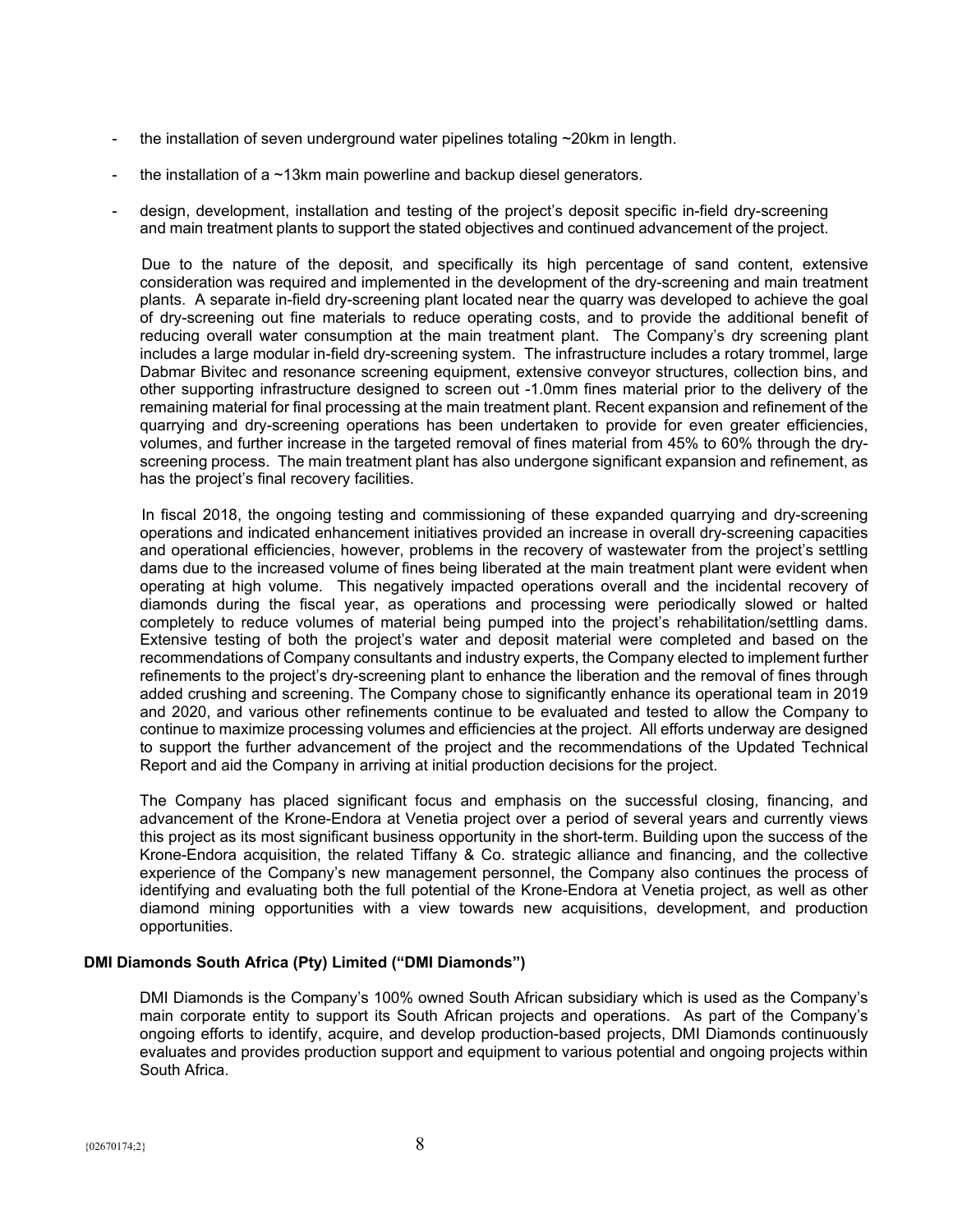### **MANAGEMENT AND CAPABILITIES**

In October of 2019, the Company announced the appointment of Dr. Kurt Petersen as Chief Operating Officer. With over 20 years of experience in the diamond industry, Dr. Petersen has extensive knowledge and experience in the areas of process modelling and simulation. He has worked with and consulted to some of the diamond industry's leading companies and is highly regarded and experienced in the design of diamond plants, as well as the optimization of recovery performance and operational processes. The addition of Dr. Petersen, along with several other operational managers appointed by him, is aimed at enhancing operational volumes, efficiencies, and reducing costs for the long-term at the project, and to support additional efforts with regard to the determination of the greater potential of the deposits in the surrounding areas moving forward. There were no changes to the Board of Directors. Mr. Dean H. Taylor remains a Director and the Company's President and Chief Executive Officer. The Company's Board of Directors consist of the Company's CEO, Mr. Dean Taylor (Chairman), the Company's CFO, Mr. Darren Vucurevich, world renowned kimberlite expert and professor Dr. Stephen E. Haggerty, and corporate executive Mr. Sheldon Nelson.

The Company has developed extensive relationships with several industry leaders and employs the services of many of the same professional consulting firms which support the ongoing projects of large mining companies worldwide. These relationships assist the Company in its ability to successfully and cost effectively evaluate, plan, and execute on potential projects. The Company has ongoing access to an established operational team of well-trained service providers and suppliers in South Africa.

# *SOUTH AFRICAN MINING CHARTER – BLACK ECONOMIC EMPOWERMENT (BEE)*

In October 2002, with the support of all mining houses and labor unions concerned, the Broad-Based Socio-Economic Empowerment ("BEE") Charter was introduced by South African Cabinet. This Charter called for certain ownership and management goals in the mining industry for the benefit of historically disadvantaged South Africans within five years. These objectives have been set with the goal of providing equitable access to the nation's vast mineral resources for all South Africans. Many of these historically disadvantaged people are well-qualified, skilled workers already in the field and provide a wealth of opportunity for junior companies such as Diamcor. The advent of a new democratic constitution in South Africa has resulted in significant changes and restructuring of what was once referred to as the "big six" mining houses which traditionally controlled mining production and mineral rights within the region. New legislation has seen the phasing out of this past oligarchy and a shift of focus towards the government accommodating small mining companies and creating various opportunities for junior operations to prosper and grow when affiliated with successful Black Empowerment Partners.

On March 5, 2008, the Company announced a formal joint venture partnership with well-established South African BEE group Nozala. This partnership is currently reflected in the Diamcor South African subsidiary, DMI Minerals, which was formed to pursue diamond mining projects with near-term production potential within South Africa which fit within the Company's stated focus and strategy. Under the terms of the joint venture, which exceed the stated requirements of the BEE charter in South Africa, Diamcor retained a 70% direct ownership in the DMI Minerals subsidiary, with Nozala acquiring a 30% direct shareholder ownership interest. Operationally, expenses charged to the development of any projects held by the entity, and the profits generated, will be similarly proportional. The Company considers this joint venture to be a significant achievement because not only is Nozala a respected and established BEE group representing the interests of some estimated 500,000 rural women shareholders, but it is also a well-respected corporate entity in the South African business community. These attributes have the potential to enhance the Company's ability to achieve its stated growth objectives of securing additional projects within South Africa in a corporately responsible way.

The Company has gained considerable insight into the workings of the new BEE Charter, as well as the government expectations and requirements, through its previous operational history. The Company believes that well-organized BEE groups can provide value to the Company through their investment, professional affiliations, corporate knowledge, the management of BEE objectives and the assurance that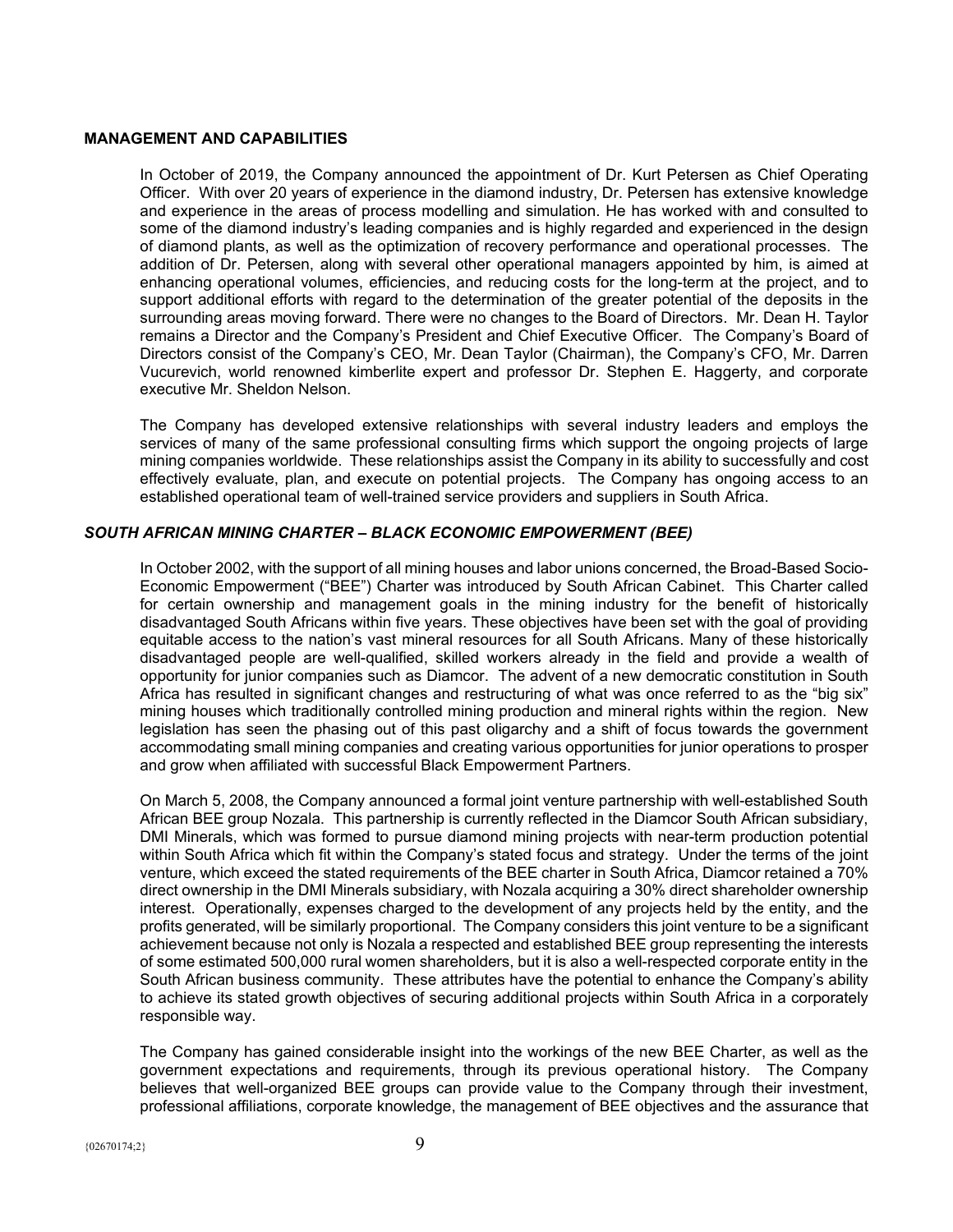a meaningful broad-based benefit is achieved by their involvement. The Company has chosen to align itself only with groups which demonstrate a proven track record and ability to achieve these government mandated objectives, which in turn will enhance the Company's ability to achieve its growth objectives by participating in the higher profile acquisitions where Corporate Social Responsibility (CSR) objectives are of paramount importance.

| <b>September 30, 2020</b>                    |                                     |              |    |             |                                   |             |      |               |
|----------------------------------------------|-------------------------------------|--------------|----|-------------|-----------------------------------|-------------|------|---------------|
|                                              | Three months ended.<br>September 30 |              |    |             | Six months ended.<br>September 30 |             |      |               |
|                                              |                                     | 2020<br>2019 |    |             |                                   | 2020        | 2019 |               |
| Revenues                                     | \$                                  | 339,280      | \$ | 730,692     | \$                                | 339,280     | \$   | 1,884,697     |
| <b>Total Expenses</b>                        |                                     | 966,074      |    | 389,935     |                                   | 1,716,311   |      | 3,142,426     |
| Net (Loss) for Period                        |                                     | (621, 016)   |    | 350,676     |                                   | (1,365,506) |      | (1,234,485)   |
| Net (Loss) per Share (Basic)                 |                                     | (0.01)       |    | Nil         |                                   | (0.02)      |      | (0.02)        |
| Cash Flow (Used in) Operations               |                                     | 1,278        |    | (1,023,752) |                                   | 29,987      |      | (1, 184, 159) |
| Cash and Cash Equivalents (End of<br>Period) |                                     | 36,534       |    | 77,066      |                                   | 36,534      |      | 77,066        |
| Assets                                       |                                     | 7,967,621    |    | 8,205,815   |                                   | 7,967,621   |      | 8,205,815     |
| <b>Dividends</b>                             |                                     | Nil          |    | Nil         |                                   | Nil         |      | Nil           |

# **SELECT FINANCIAL DATA AND HIGHLIGHTS**

# **QUARTERLY RESULTS ANALYSIS**

#### *Revenue*

Despite the effects and required Government shutdown associated with the COVID-19 global pandemic, the Company had revenues of \$339,280 in Q2 (\$730,692 – 2019) from the tender and sale of rough diamond inventory held as of March 31, 2020.

The Company realized \$5,198 from interest and other income (\$11,434 – 2019) during the quarter. The reduction is primarily due to falling interest rates/investment rates in South Africa.

## *Cost of Sales or Operating Expenses*

Operating expenses were comprised primarily of labour, management, contracted labour and equipment, utilities, fuel, and other expenses incurred at the project. Typically, the most significant of these operating expenses is attributable to heavy equipment and diesel fuel costs associated with the trial mining operations. During the interim period ended September 30, 2020, operations were suspended due to the Government of South Africa imposed lockdown, and as such the Company incurred operating expenses of \$313,195, (\$(403,929) - 2019). It should be noted that in the same period in 2019, the Company realized cost recoveries of \$320,000 from the settlement of a contractor dispute.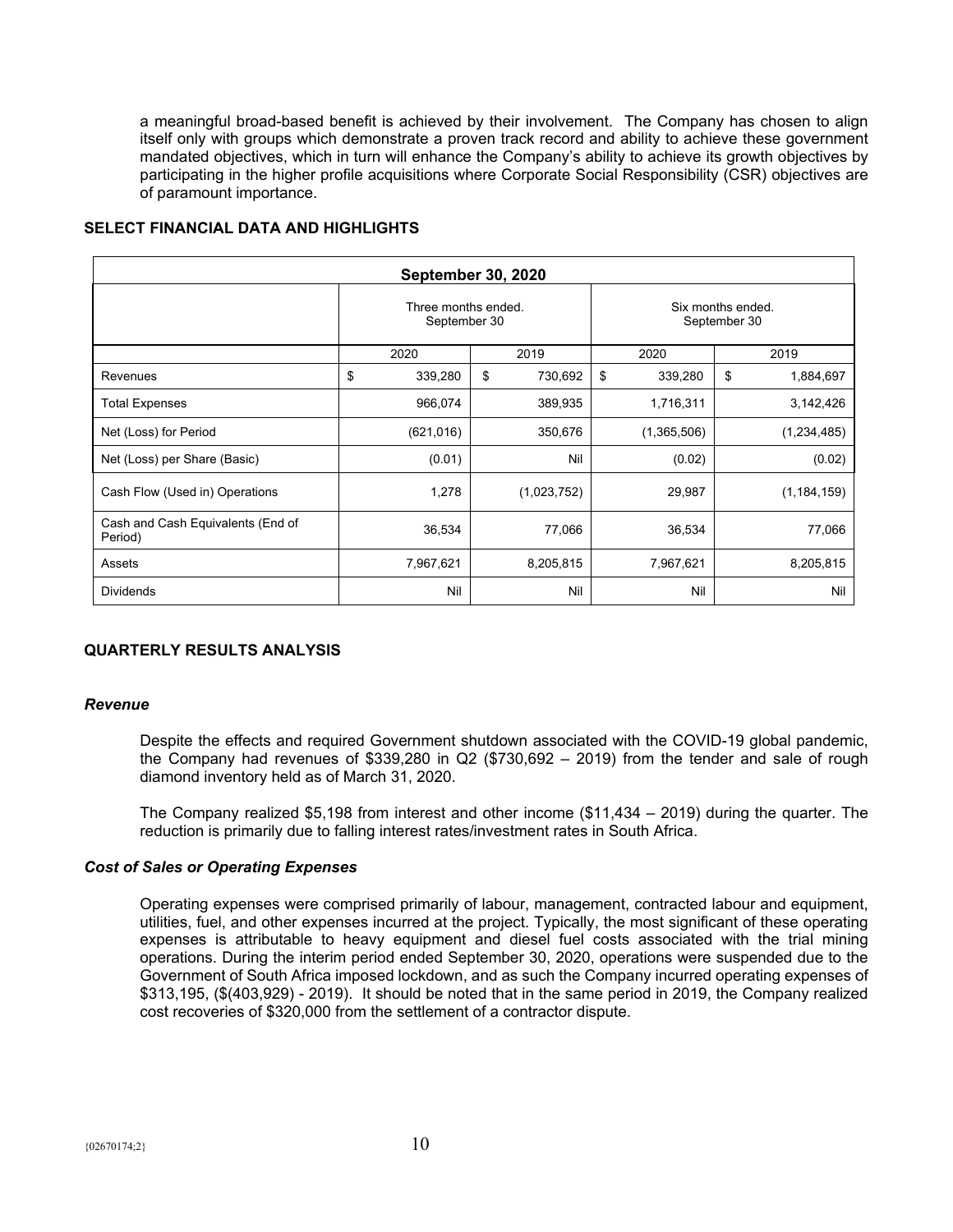## *General and Administrative Expenses*

Total general and administrative expenses for the interim period ended September 30, 2020 were \$652,879 (\$793,864 – 2019). An increase during the period in interest expense was primarily a result of mining equipment financed in the year ending March 31, 2020. The Company remains committed to managing its resources carefully and conserving cash and is placing due consideration on the current uncertainties associated with the ongoing COVID-19 pandemic.

# *Net Earnings*

The Company had a net loss before tax of \$621,016 (\$350,676 net income – 2019) for Q2, with \$432,750 of these expenses being non-cash expenses.

# **The following table provides a summary of the Company's financial highlights for the past eight quarters:**

|                                 | Sept-20    | Jun-20    | Mar-20      | $Dec-19$  | Sept-19     | Jun-19      | Mar-19      | Dec-18     |
|---------------------------------|------------|-----------|-------------|-----------|-------------|-------------|-------------|------------|
| <b>Gross Revenue</b>            | 339.280    | nil       | 211,214     | .867.873  | 730.692     | 1.154.005   | 1,031,037   | 1,847,403  |
| <b>Total Expenses</b>           | 966.074    | 750,235   | 1.400.681   | 3,137,402 | 389.935     | 2.752.490   | 2,187,466   | 2,723,051  |
| Net (Loss) for Period           | (621, 016) | (744,487) | (1,078,330) | ,257,649) | (1,023,752) | (1,585,160) | (1,094,889) | (861, 883) |
| Net (Loss) per Share<br>(Basic) | (0.01)     | (0.01)    | (0.01)      | (0.02)    | nil         | (0.02)      | (0.01)      | (0.01)     |

# **LIQUIDITY AND CAPITAL RESOURCES**

The Company recorded cash flow from operating activities in Q2 of \$1,278 (\$1,023,752) – 2019)

# *Cash Position*

As at September 30, 2020, the Company had:

- cash and cash equivalents of  $$36,534$  ( $$77,066 2019$ )
- rough diamond inventory of \$14,344 (\$312,426 -2019)
- accounts receivable of \$48,806 (\$513,748 2019)
- prepaid expenses of \$55,111 (\$36,992 2019).

The Company believes it has adequate cash, or the potential to access additional capital if required, for the continued development, commissioning, bulk sampling, and advancement of the recommended work programs, and the potential to generate future revenues from the incidental recovery and sale of rough diamonds from the combined efforts underway at the project.

A portion of the cash on hand and available for use by the Company was held in its foreign bank accounts In South Africa and is being used for the continued advancement of the Krone-Endora at Venetia project and for general corporate purposes. The Company also follows certain procedures to aid in the recovery and re-investment of funds from its projects and inter-corporate shareholder loans.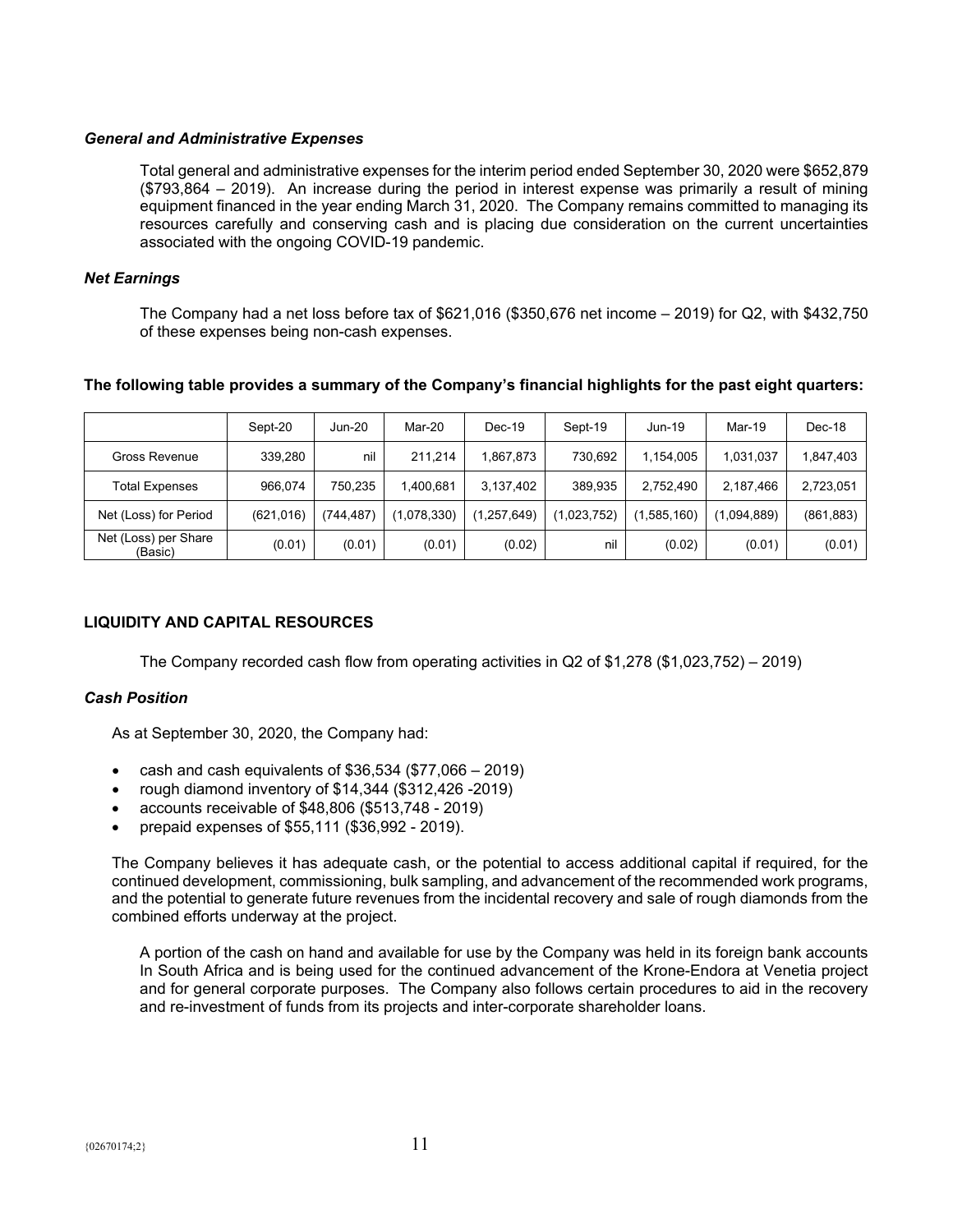## *Financing Activities*

Recent financings by the Company were designed to support the Company's strategy of leveraging its wellestablished operational history to identify, acquire, and develop assets which demonstrate the potential for the near-term sustained production of rough diamonds. On March 23, 2011, shortly after the closing of the acquisition of Krone-Endora at Venetia project from De Beers, the Company entered a long-term strategic alliance with Tiffany & Co. to expedite the advancement of the project. Tiffany & Co., through its Canadian subsidiary, provided the Company with \$5,500,000 in financing, which included a \$3,500,000 Term Loan and a \$2,000,000 Convertible Debenture. The Term Loan had a 5-year term and a fixed rate of interest of 7% per annum. The loan was non-amortizing for a 24-month period and no interest or principal was due until after this 24-month period, at which time interest and principal would be payable monthly in accordance with a 36-month amortization schedule. The Company retained the right to repay the Term Loan and any accrued and unpaid interest due at any time without notice or penalty. The Convertible Debenture had a term of 5 years and a fixed rate of interest of 7% per annum. Like the Term Loan, interest accrued but was not payable for the 24-month period from the date of issuance, after which time interest would become due and payable monthly. On April 8th, 2013, the Company announced that it had exercised its right to convert the principal and accrued interest into Company common shares. A total of \$2,295,920 inclusive of principal and accrued interest was converted at the stipulated price of \$0.75 per common share, resulting in the issuance of 3,061,227 Company common shares to Tiffany & Co. In April 2013, the Company commenced with repayments as per the original terms of the agreement. In December of 2014, the Company and Tiffany & Co. agreed to defer any further payments to January of 2016. At that time, a change to the interest rate associated with the facility to 9% was also agreed to by the parties. In January of 2016, the Company and Tiffany & Co. agreed to defer any further payments to July of 2016. In February 2017, the Company and Tiffany agreed to defer payments until June 2017 at which time the remaining balances associated with this loan were paid in full.

On November 16, 2012, the Company announced that it had secured an additional \$4.0M in financing from Tiffany & Co. The \$4,000,000 in financing was provided by Tiffany's subsidiary, Tiffany & Co. Canada, via a \$2,400,000 term loan and a \$1,600,000 convertible debt debenture. The Term Loan has a fixed rate of interest of 9% and secured by a promissory note which was non-amortizing until January 2015, after which time principal and interest would become payable monthly in accordance with a 36-month amortization schedule. The Company retained the right to repay the outstanding principal and any accrued and unpaid interest due under the Promissory Note at any time without notice or penalty. The Convertible Debenture had a fixed rate of interest of 9% per annum, and was non-amortizing until January 2015, following which time principal and interest would be payable monthly in accordance with a 36-month amortization schedule. The Company retained the right to repay the outstanding principal and any accrued and unpaid interest, without penalty, on not less than 30-days' notice and subject to the conversion rights contained in the Convertible Debenture. Under the conversion rights of the Convertible Debenture, Tiffany & Co. Canada may convert the principal amount of \$1,600,000, along with any accrued and unpaid interest due at that time, in whole or in part, into Class A Common Shares (the "Shares") of the Company at a conversion price of CAD \$1.60 per Share. Early in 2014, the Company and Tiffany & Co. agreed to initially defer any payments on the \$2,400,000 term loan and the \$1,600,000 convertible debenture to January 2015. In December of 2014, the Company and Tiffany & Co. agreed to further defer any payments to January of 2016, with that date subsequently revised to defer any further payments to July of 2016. In February 2017, the Company and Tiffany agreed to defer payments until June 2017 at which time the outstanding payments were paid and scheduled payments recommenced. In September 2017, the Company and Tiffany & Co. verbally agreed to a temporary deferral of payments. The Company plans to resume payments once it is able to resume testing and commissioning exercises at increased volumes.

The Company completed a term loan financing on August  $26<sup>th</sup>$ , 2019 which resulted in aggregate gross proceeds of CDN\$1,188,000. Term Loans under the financing are unsecured, carry an annual interest rate of 7% payable at maturity, and the Company issued a total of 1,425,600 bonus common shares in its authorized share capital, along with 712,800 share purchase warrants, to the lenders pursuant to Policy 5.1 of the TSX Venture Exchange Corporate Finance Manual. The principal and interest of the Term Loan is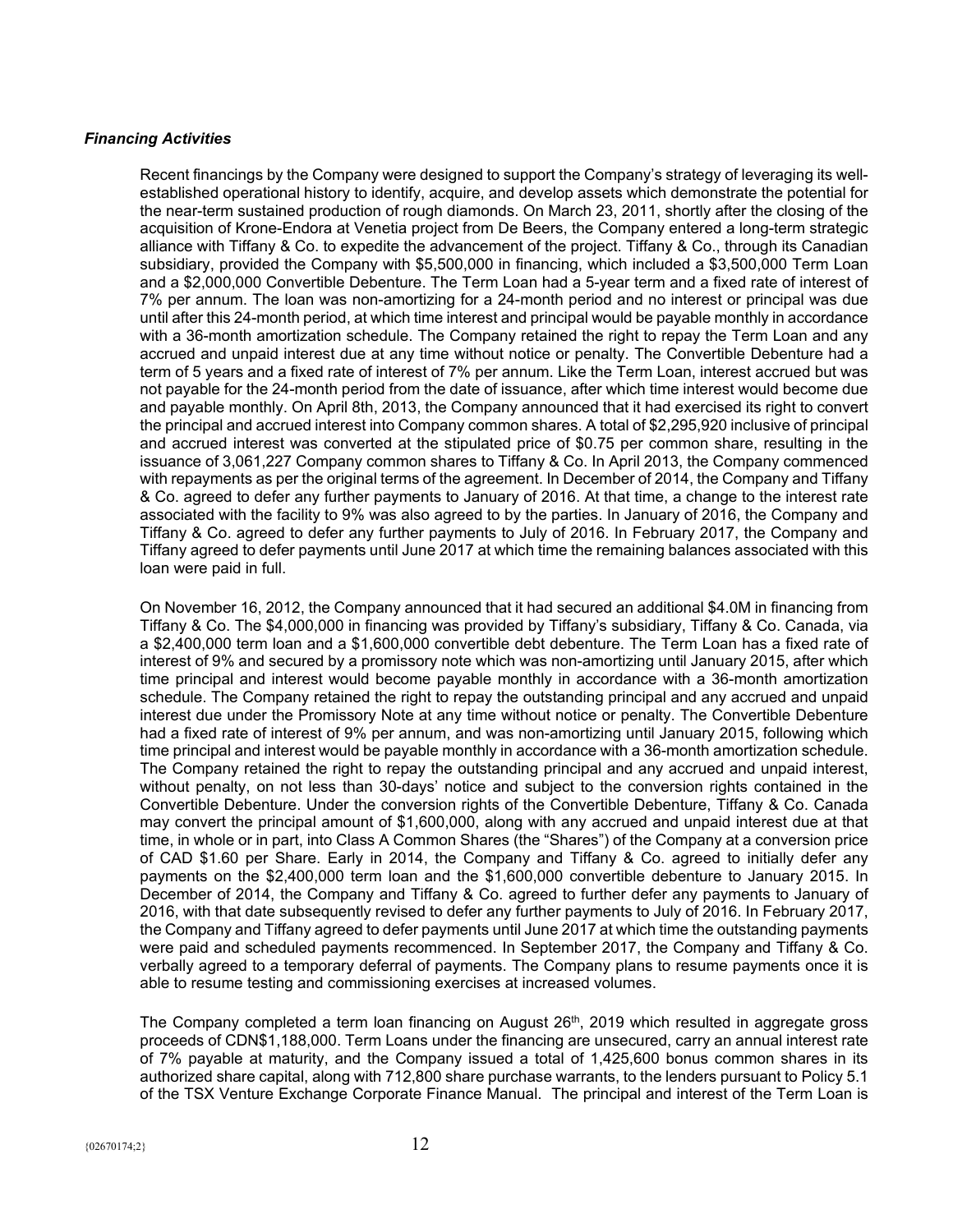due and payable on the 12-month anniversary of the closing date of August  $26<sup>th</sup>$ , 2019. Each share purchase warrant is exercisable to purchase an additional common share at a price of \$0.16 per share for a period of 12 months from the date of issue. On September 12, 2020 all the share purchase warrants expired unexercised. Certain directors and employees of the Company, including two corporate subscribers, each of which is controlled by a different director, subscribed for an aggregate of \$155,000 of the proceeds. Subsequent to September 30, 2020 it is anticipated that the majority of this debt will be rolled into a financing that was announced September 29, 2020 and with updates dated October 20, 2020, and November 16, 2020.

On September 29, 2020 the Company announced it intended to complete a convertible loan financing of up to CDN\$3,500,000. The financing would consist of unsecured convertible promissory notes having a term of two years from the date of closing and bear interest at the rate of 10% per annum (the "Notes"). During the first year, interest would accrue and be payable at the one-year anniversary of the Note. In the second year, interest would accrue and be payable semi-annually. No principal payments would be required until maturity. The principal amount of the notes would be convertible at the election of the noteholder into common shares of the Company at the rate of CDN\$0.07 per share in the first year and at the rate of CDN\$0.10 per share in the second year. As provided in Policy 5.2 of the TSX Venture Exchange Corporate Finance Policy Manual, interest would be convertible at the election of the noteholder into Common Shares of the Company at the Market Price as at the time such interest becomes due and payable. In addition, subject to the exceptions noted below, the Company proposed it would issue non-transferable share purchase warrants to eligible participating investors, with each share purchase warrant entitling the holder thereof to purchase one (1) Common Share of the Company at a price of CDN\$0.15 for a period of two (2) years from the date of issuance (the "Warrants"). The number of Warrants issuable to the eligible participating investors would be equal to 20% of the number of Common Shares into which the principal amount of the investor's Note is convertible in the first year (Principal Amount ÷ CDN\$0.07 x 0.2). The Company also announced at that time, that it anticipated that an aggregate of approximately CDN\$900,000.00 of principal and accrued interest under the one-year term loans which matured on August 26, 2020 would be tendered into the financing and exchanged for Notes and Warrants, to the extent permitted in accordance with the policies of the TSX Venture Exchange. It was also noted that in accordance with such policies, no warrants would be issued in respect of any amount of the existing debt held by Non-Arm's Length Parties (as defined in the TSX Venture Exchange Corporate Finance Manual) that is tendered into the financing. Subsequent updates to this announced financing were dated October 20, 2020 and November 16, 2020.

# *Working Capital.*

The Company had negative working capital of (\$7,100,651), ((\$4,853,389) – 2019). Working capital is calculated based on current assets less current liabilities.

## *Future Capital Requirements.*

The Company has incurred losses since its inception. However, given the Company's closing of the Krone-Endora at Venetia project acquisition, its successful recent financings, the successful advancement of the project, the continued work on the upgrades, expansion, and commissioning of the modular plants at the project, the initial sales of rough diamonds incidentally recovered from the ongoing commissioning and testing exercises, the successful granting of the required Mining Right by the South African Department of Mineral Resources, and the successful granting of a Water Use License by the South African Department of Water Affairs, the Company anticipates it has the potential ability to finance the recommended bulk sampling and large-scale trial mining operations underway which are designed to aid the Company in arriving at an initial production decision for the Krone-Endora at Venetia project. Its ability to continue as a going concern will depend on the results of its operations, its ability to become profitable through the continued sale of rough diamonds and / or its ability to raise additional capital.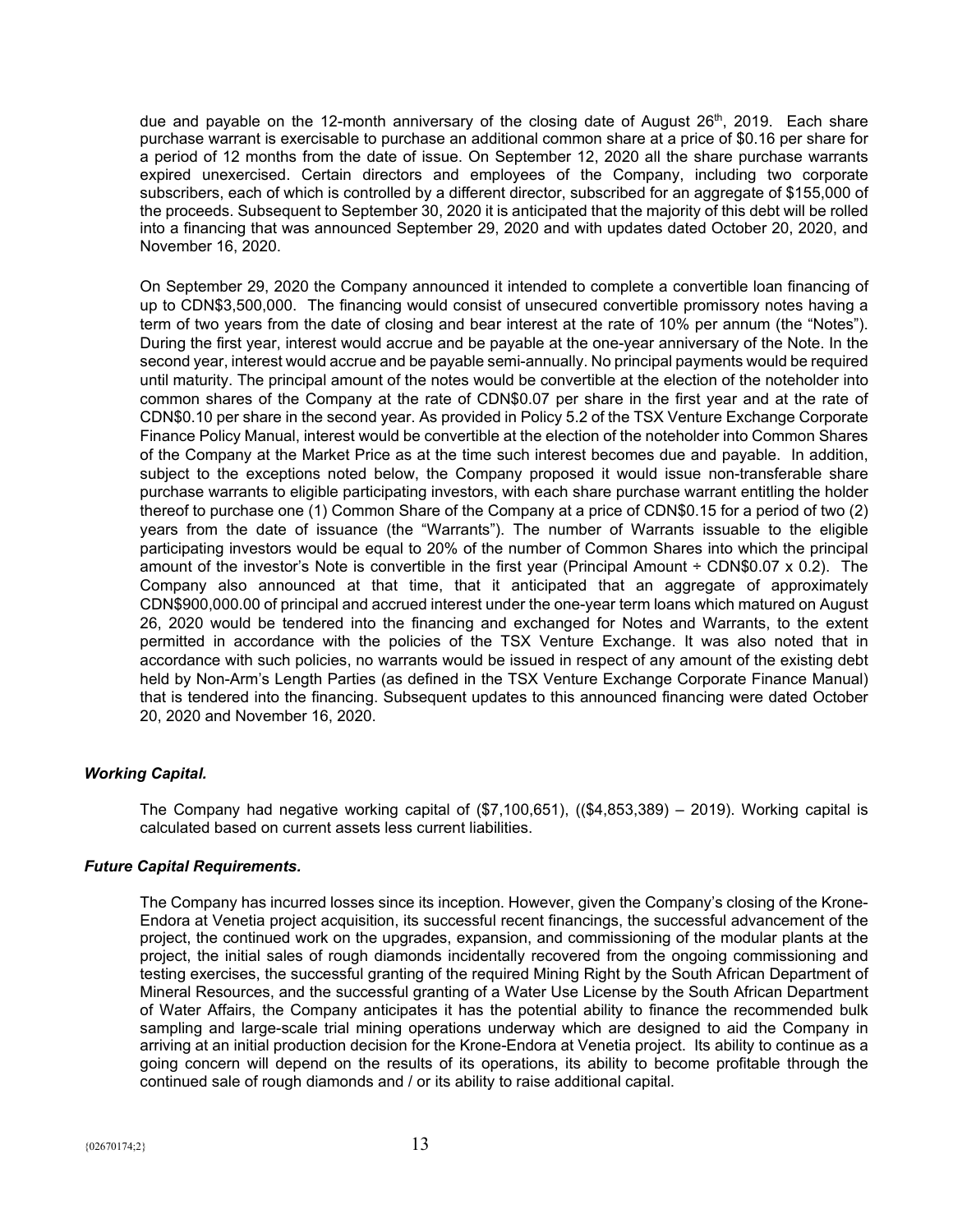There can be no assurance that the Company will be able to secure sufficient incidental recoveries, or sell rough diamonds, or continue to raise funds, in which case the Company may be unable to meet its obligations. Should the Company be unable to realize its assets and discharge its liabilities in the normal course of business, the net realizable value of its assets may be materially less than the amounts recorded on the balance sheets.

#### **OFF-BALANCE SHEET ARRANGEMENTS**

The Company has no off-balance sheet arrangements.

# **CONTRACTUAL OBLIGATIONS**

The Company has a commitment to lease office space at a rate of \$3,609 per month. The minimum lease payments under this lease are \$43,308 per year.

#### **SIGNIFICANT ACCOUNTING JUDGMENTS, ESTIMATES AND ASSUMPTIONS**

The preparation of the Company's consolidated financial statements in conformity with IFRS requires management to make judgments, estimates and assumptions that affect the reported amounts of assets, liabilities and contingent liabilities at the date of the consolidated financial statements and reported amounts of revenues and expenses during the reporting period. Estimates, judgements, and assumptions are continuously evaluated and are based on Management's experience and other factors, including expectations of future events that are believed to be reasonable under the circumstances. However, actual outcomes can differ from these estimates. Information about significant areas of estimation uncertainty considered by Management in preparing the consolidated financial statements are described below.

#### **Production start date**

The Company assesses the stage of its mine under development to determine when the mine moves into the production phase, this being when the mine is substantially complete and ready for its intended use. The Company considers various relevant criteria to assess when the production phase is considered to have commenced. At this point, all related amounts are reclassified from 'Mines under construction' to 'Producing mines' under 'Property, plant and equipment'. Some of the criteria used to identify the production start date include, but are not limited to:

- Level of capital expenditure incurred compared with the original construction cost estimate.
- Ability to produce diamonds in saleable form; and,
- Ability to sustain ongoing production of diamonds.

When a mine development project moves into the production phase, the capitalization of certain mine development costs ceases and costs are either regarded as forming part of the cost of inventory or expensed, except for costs that qualify for capitalization relating to mining asset additions or improvements, or mineable reserve development. It is also at this point that depletion commences.

#### *Recovery of deferred tax assets*

Judgment is required in determining whether deferred tax assets are recognized on the consolidated statement of financial position. Deferred tax assets, including those arising from un-utilized tax losses, require Management to assess the likelihood that the Company will generate taxable earnings in future periods, in order to utilize recognized deferred tax assets. Estimates of future taxable income are based on forecasted cash flows from operations and the application of existing tax laws in each jurisdiction. To the extent that future cash flows and taxable income differ significantly from estimates, the ability of the Company to realize the net deferred tax assets recorded at the reporting date could be impacted.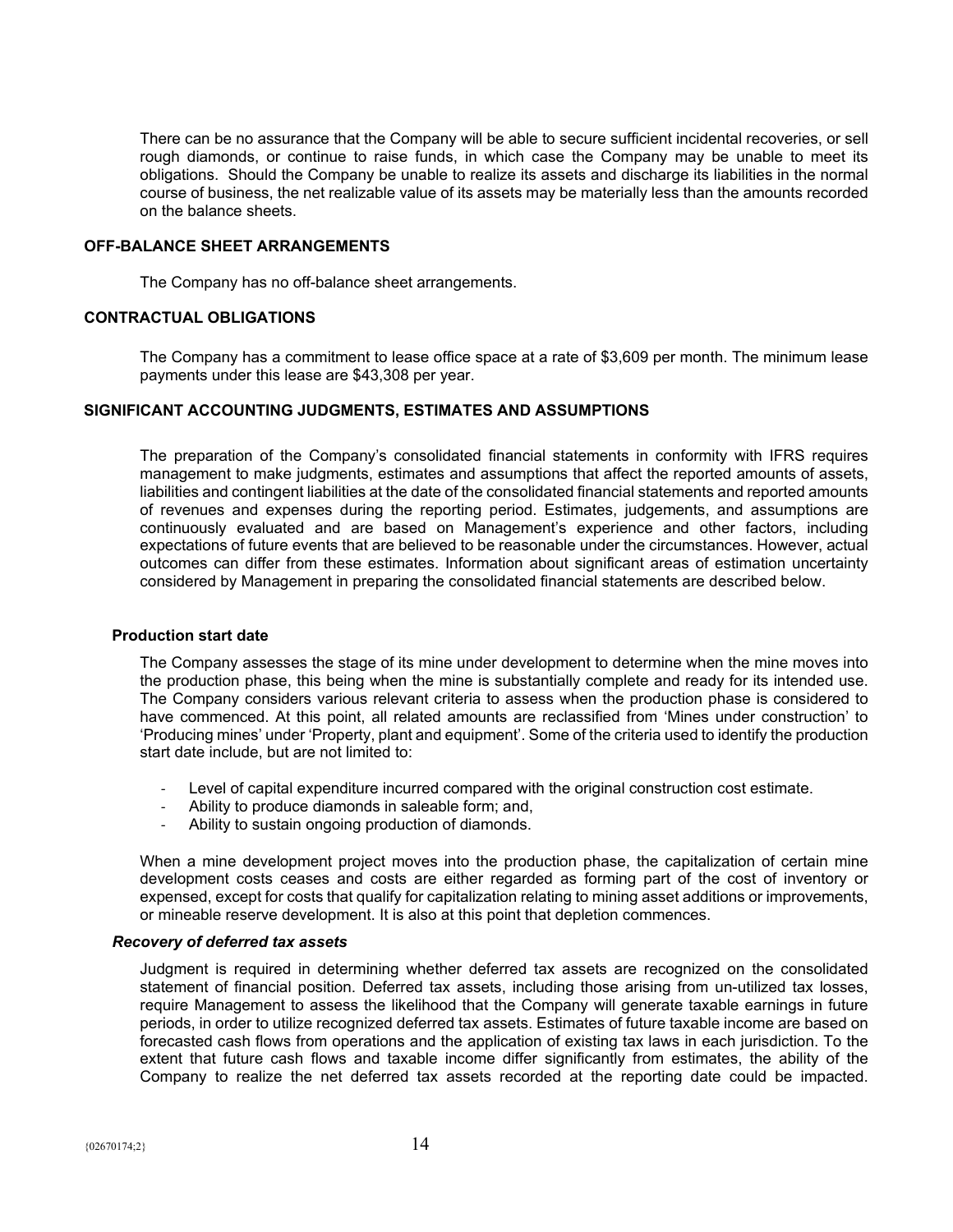Additionally, future changes in tax laws in the jurisdictions in which the Company operates could limit the ability of the Company to obtain tax deductions in future periods.

## *Mining property*

Title to mining properties involves certain inherent risks due to the difficulties of determining the validity of certain claims as well as the potential for problems arising from the frequently ambiguous conveyance history characteristic of many mining properties. The Company has diligently investigated rights of ownership of all the mineral concessions in which it has an interest and, to the best of its knowledge, all agreements relating to such ownership rights are in good standing. However, this should not be construed as a guarantee to title. The concessions may be subject to prior claims, agreements or transfers and rights of ownership may be affected by undetected defects.

#### *Going concern*

The Company has experienced lower than planned revenue combined with operating losses. Management has assessed and concluded that the going concern assumption is appropriate for a period of at least twelve months following the end of the reporting period. Management applied significant judgment in arriving at this conclusion including:

- The amount of total revenue to be generated to provide sufficient cash flow to continue to fund operations and other committed expenditures.
- Ability to raise capital through private placements.
- The timing of generating those related cash flows.
- The ability to utilize existing financing facilities to support ongoing operations; and,
- The assessment of potentially discretionary expenditures that could be delayed in order to manage cash flows.

Given the judgment involved, actual results may lead to a materially different outcome.

## *Determination of cash generating units (CGU)*

The Company's assets are aggregated into CGUs for calculating impairment. CGUs are based on an assessment of the unit's ability to generate independent cash inflows. The determination of the Company's CGUs was based on management's judgment regarding shared infrastructure, geographical proximity and similar exposure to market risk and materiality. The Company has 1 CGU at September 30, 2020 (March 31, 2020 - 1 CGU).

## *Reserve and resource estimates*

Diamond reserves are estimates of the number of diamonds that can be economically extracted from the Company's mining properties. The Company does not currently have any proven diamond reserves due to the nature and type of the resource. The Company has assigned inferred resources to the project based on information compiled by appropriately qualified persons relating to the geological data on the size, depth and shape of the ore body, and requires complex geological judgments to interpret the data. The estimation of resources is based upon factors such as estimates of foreign exchange rates, commodity prices, future capital requirements, and production costs along with geological assumptions and judgments made in estimating the size and grade of the ore body. Changes in the resource estimates may impact upon the carrying value of mine development cost, mine properties, property, plant and equipment, decommissioning liability, recognition of deferred tax assets, and depreciation charges.

#### *Impairment of non-financial assets*

When an impairment test is performed on an asset or a cash generating unit ("CGU"), management estimates the recoverable amount of the asset or CGU based on its fair value less costs of disposal ("FVLCD") or its value in use ("VIU"). Impairment assessments require the use of estimates and assumptions such as long-term commodity prices (considering current and historical prices, price trends and related factors), discount rates, operating costs, future capital requirements, closure and rehabilitation costs, exploration potential, reserves and operating performance. These assumptions have a significant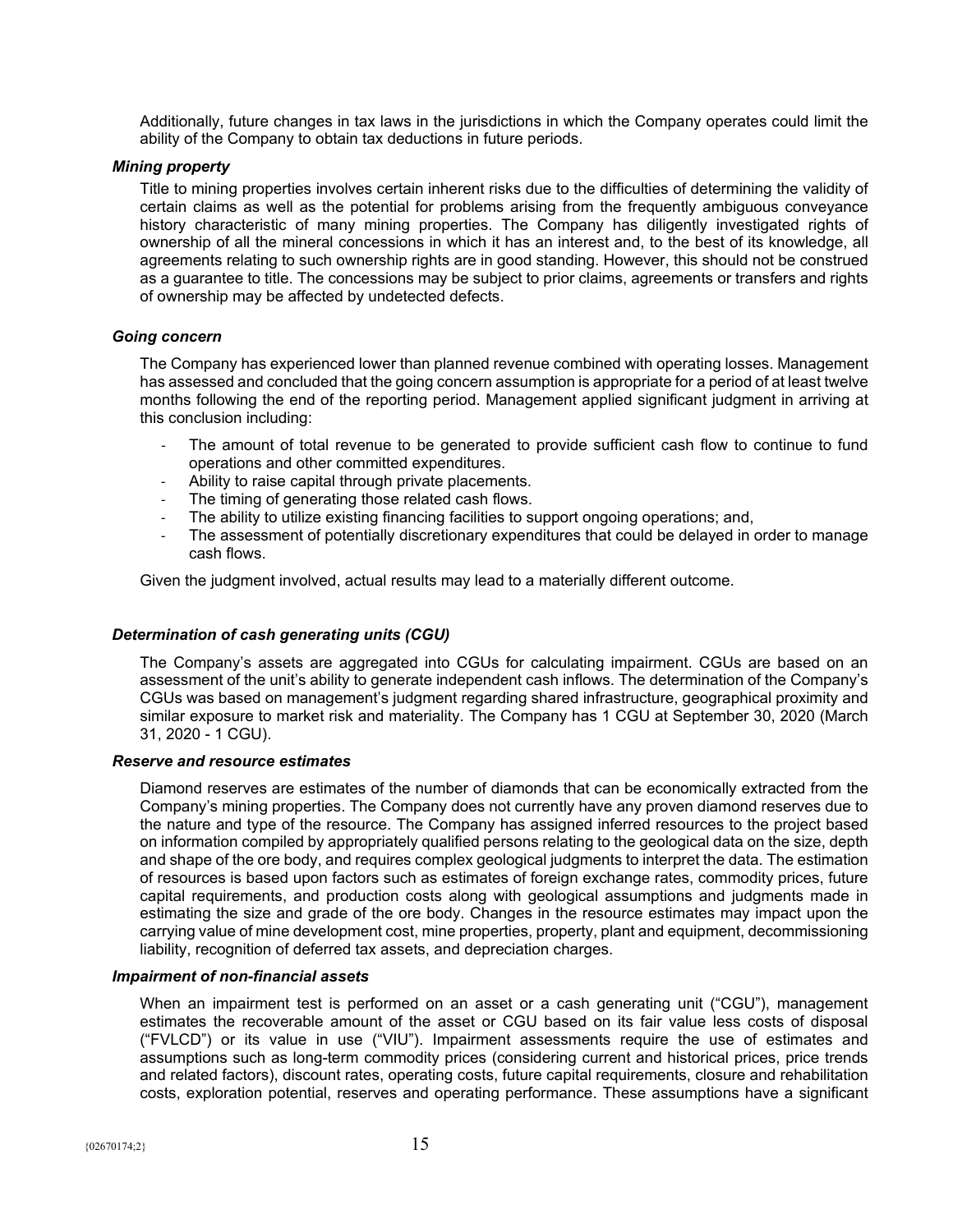impact on the results of impairment tests and on the impairment charge (if required) recorded in the consolidated statements of loss and comprehensive loss.

## *Decommissioning liability*

In the determination of provisions, Management is required to make a significant number of estimates and assumptions with respect to activities that will occur in the future including the ultimate amounts and timing of settlements, inflation factors, risk-free discount rates, and expected changes in legal, regulatory, environmental, and political environments. A change in any one of the assumptions could impact estimated future obligations and in return, profit, or loss, and in the case of the decommissioning liability, property, plant and equipment balances.

## *Useful life of property, plant and equipment*

Depreciation and amortization are calculated using a systematic and rational basis, which are based upon an estimate of each asset's useful life and residual value. The estimated useful life and residual value chosen are the Company' best estimate of such and are based on industry norms, historical experience, market conditions and other estimates that consider the period and distribution of future cash inflows.

#### *Non-cash stock-based compensation*

The Company measures the cost of non-cash stock-based compensation transactions with employees and warrants issued as part of an equity placement by reference to the fair value of the equity instruments. Estimating fair value for non-cash stock-based compensation transactions requires determining the most appropriate valuation model, which is dependent on the terms and conditions of the grant. This estimate also requires determining and making assumptions about the most appropriate inputs to the valuation model including the expected life, forfeiture rate, volatility, and dividend yield of the share option. The Company measures the cost of non-cash stock-based compensation transactions with consultants by reference to the fair value of the services to be performed.

#### *Inventory*

Diamonds are physically weighted and valued at the lower of cost or net realizable value. Net realizable value tests are performed at each reporting date. Net realizable value is the estimated future sales price of the product the Company expects to realize when the product is processed and sold, less estimated costs to complete production and bring the product to sale. A regular review is undertaken to determine the extent of any provision for obsolescence.

## *Provision for expected credit losses (ECLs) of accounts receivable.*

The Company's accounts receivable is typically short-term in nature and the Company recognizes an amount equal to the lifetime already defined. The Company measures loss allowances based on historical experience and including forecasted economic conditions. The amount of ECLs is sensitive to changes in circumstances of forecast economic conditions.

## **Financial Instruments**

## *Fair values*

IFRS defines fair value as the price that would be received to dispose of an asset or paid to transfer a liability in an orderly transaction between market participants at the measurement date. The Company classifies the fair value of the financial instruments according to the following hierarchy based on the number of observable inputs used to value the instrument.

- Level 1 Inputs to the valuation methodology are quoted prices for identical assets or liabilities in active markets.
- Level 2 Fair values of financial assets and liabilities in level 2 are based on inputs other than level 1. Inputs to the valuation methodology included quoted prices for identical assets or liabilities in active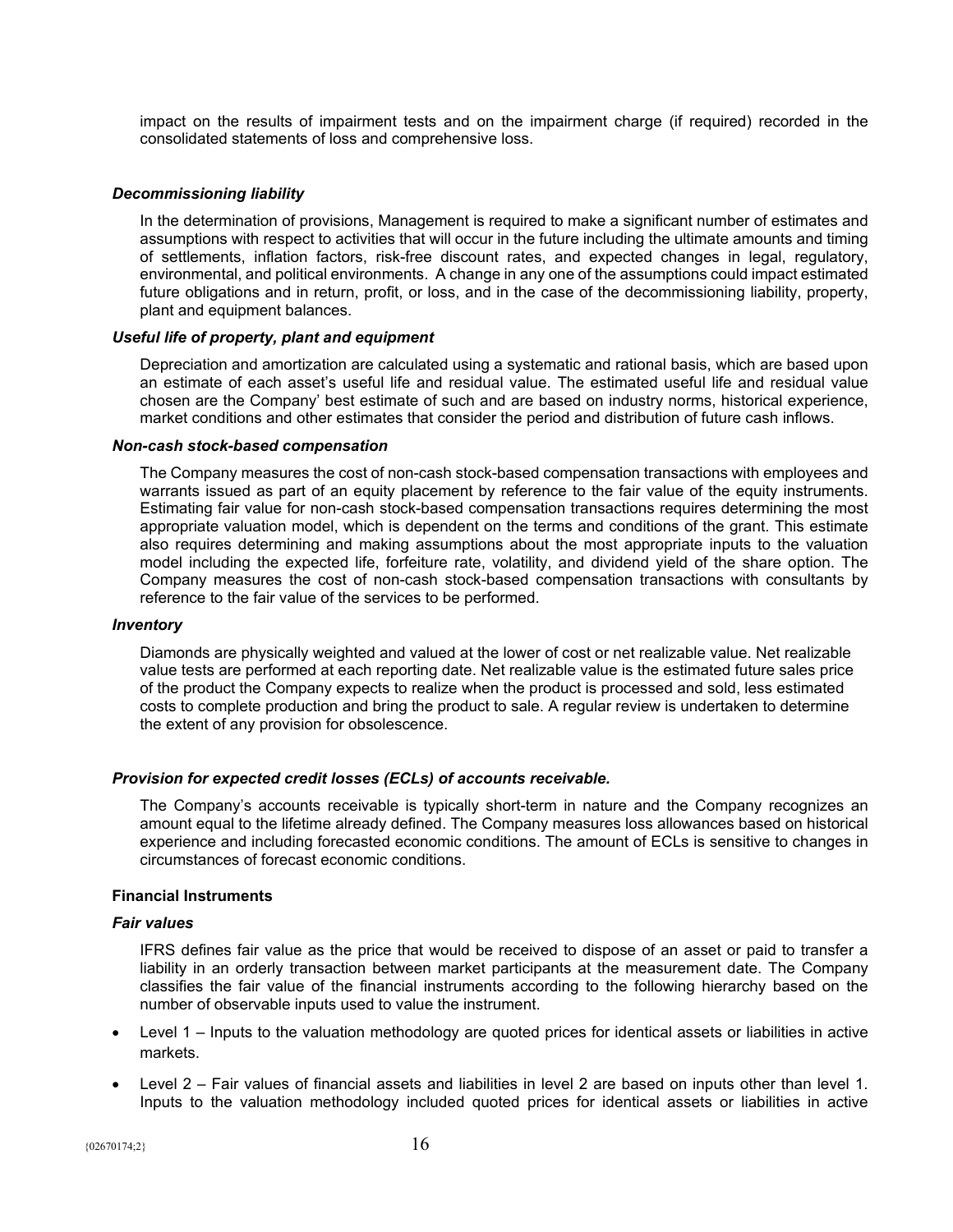markets, and inputs that are observable for the asset or liability, either directly or indirectly, for substantially the full term of the financial instrument. Level 2 valuations are based on inputs, including quoted forward prices for commodities, time value and volatility factors, which can be substantially observed or corroborated in the marketplace.

• Level 3 – Inputs to the valuation methodology are not based on observable market data.

The Company's financial instruments consist of cash and cash equivalents, restricted cash, accounts receivable, accounts payable, short term debt, amounts due to Nozala Investments and long-term debt. The fair value of cash and cash equivalents and restricted cash, accounts receivable and accounts payable and short-term debt approximate their carrying values due to the short-term maturities of these items. The fair value of the Nozala Investments loan approximates the carrying value as the interest rate floats with prime. The fair value of the long-term debt approximates the carrying value as the interest rate is a market rate for similar instruments.

The Company's cash and cash equivalents and restricted cash have been assessed on the fair value hierarchy described above and are classified as Level 1.

# *Financial risks*

The Company's activities result in exposure to a variety of financial risks, including risks related to credit, market risk (currency fluctuation and interest rates) and liquidity risk.

a) Credit risk

The Company is exposed to credit risk only with respect to uncertainties as to timing and collectability of accounts receivable, cash and cash equivalents and restricted cash. The Company mitigates credit risk through standard credit and reference checks. There are no material financial assets that the Company considers past due. The Company currently holds the majority of its cash and cash equivalents and restricted cash in large financial institutions in Canada and South Africa and does not expect any significant risk associated with those deposits. The accounts receivable includes sales taxes refundable due from the Government of South Africa and Canada \$48,383 (March 31, 2020 - \$463,417) as well as trade receivables of \$423 (March 31, 2020 - \$50,331). The Company does not foresee any significant risk in the collection of these accounts receivable.

The trade accounts receivable aging amounts are as follows:

|                            | September 30,<br>2020         | March 31,<br>2020                                    |
|----------------------------|-------------------------------|------------------------------------------------------|
| $0-30$ days                | \$423                         | \$50,331                                             |
| 31-90 days<br>$120 + days$ | -<br>$\overline{\phantom{0}}$ | $\overline{\phantom{0}}$<br>$\overline{\phantom{0}}$ |
| <b>Total</b>               | \$423                         | \$50,331                                             |

The maximum exposure to credit risk for the Company as at the reporting date is the carrying value of cash and cash equivalents, restricted cash and trade receivables disclosed above.

## b) Interest rate

The Company is not exposed to any material interest rate risk as the Company's long-term debt has a fixed rate of interest, except for the Nozala Investments loan and Caterpillar Financial (Note 4) which have a variable rate of interest of South African prime rate plus 3% and South African prime rate plus 2.5%. A 1% change in the South African prime rate would result in net loss increasing or decreasing by approximately \$15,000.

c) Foreign currency risk

The Company is exposed to financial risk arising from fluctuations in foreign exchange rates and the degree of volatility of these rates. The Company does not use derivative instruments to reduce its exposure to foreign currency risk.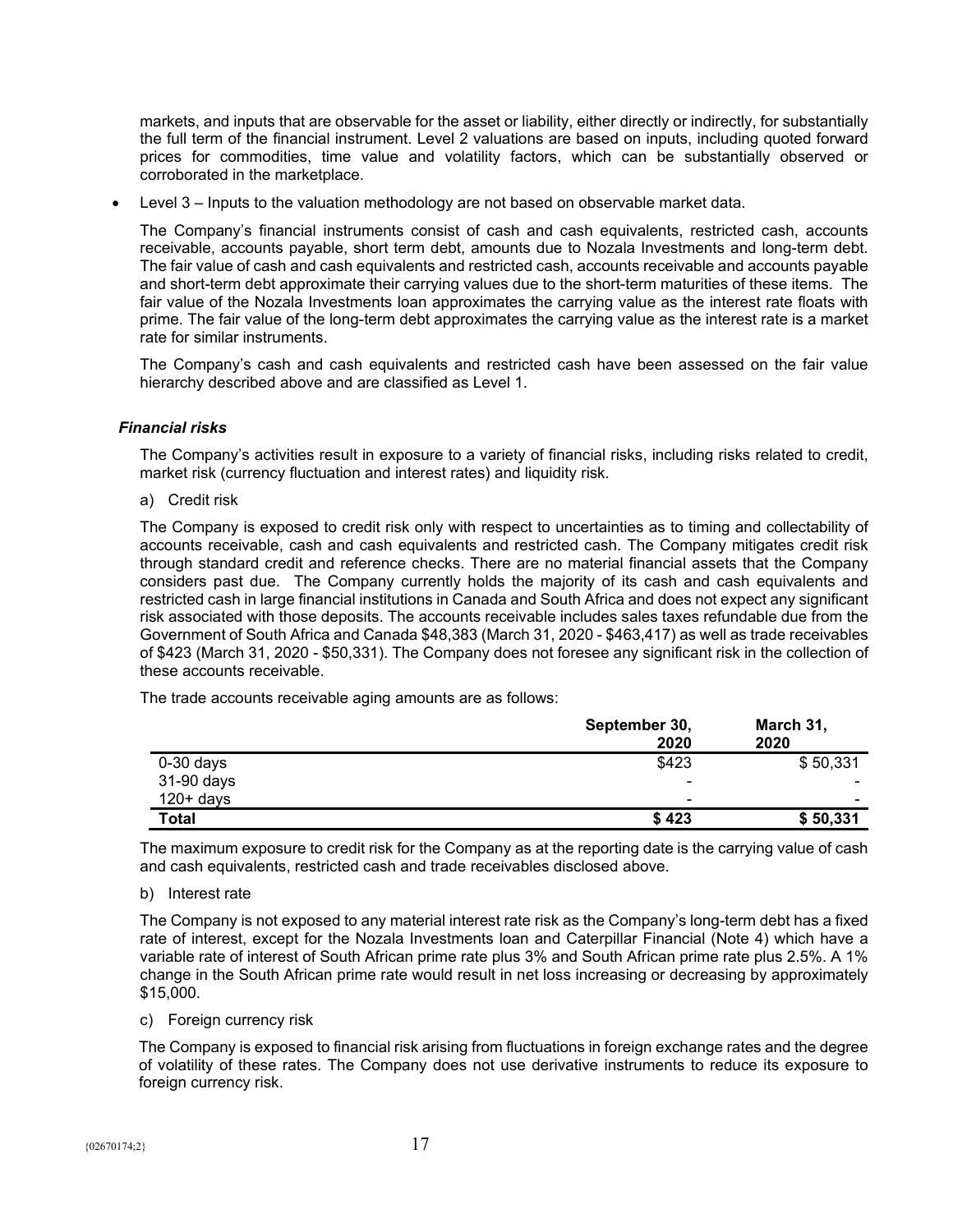The Company's subsidiaries in South Africa operate using principally the United States Dollar and the South African Rand and as such may be negatively affected by fluctuations in foreign exchange rates when translating from the currency of measurement of the Company's subsidiaries to the Company's reporting currency. The Company's monetary assets and liabilities denominated in South African Rand include:

| <b>September 30, 2020</b> | March 31, 2020 |
|---------------------------|----------------|
| \$650,267                 | \$645,170      |
| 45.301                    | 507.911        |
| 458.668                   | 785.975        |
| 4.043.587                 | 3.817.905      |
|                           |                |

A 5% change in the South African Rand would result in total net loss increasing or decreasing by approximately \$45,000.

## d) Liquidity risk

Liquidity risk is the risk that the Company will not be able to meet its financial obligations when they fall due. The Company manages this risk through management of its cash flow from operations and its capital structure. Based on senior Management's and the Board of Directors' review of ongoing operations, the Company may revise timing of capital expenditures, bank loans, including project specific loans, or issue equity or a combination thereof.

The Company's current financial liabilities of \$7,255,446 are payable within one year. The Company enters contractual obligations in the normal course of business operations. Management believes the Company's requirements for capital expenditures, working capital and ongoing commitments (including long-term debt) can be financed from existing cash, issuing equity, cash flow provided by operating activities, existing bank loans and by acquiring new project loans.

The table below summarizes the maturity profile of the Company's financial liabilities as at September 30, 2020 based on contractual undiscounted payments:

|                           | <b>Current</b> | 2021                     | 2022                     | 2023                     | 2024 | <b>Thereafter</b> |
|---------------------------|----------------|--------------------------|--------------------------|--------------------------|------|-------------------|
| Accounts payable          | \$768,429      | \$<br>$\blacksquare$     | $\blacksquare$           | $\overline{\phantom{a}}$ | Ξ.   | $\blacksquare$    |
| Long-term debt            | 7,014,090      | $\overline{\phantom{0}}$ | $\blacksquare$           |                          |      |                   |
| Short term debt           | 1,596,489      | $\blacksquare$           | $\blacksquare$           | -                        |      |                   |
| Due to Nozala investments | $\blacksquare$ | $\blacksquare$           | $\overline{\phantom{0}}$ | -                        |      | 1,709,397         |
|                           | \$9,379,008    | $\overline{\phantom{0}}$ | ٠                        | ۰                        |      | \$1,709,397       |

## e) Commodity price risk

Commodity price risk is the risk that the fair value or future cash flows will fluctuate because of changes in commodity prices. Commodity prices for diamonds are impacted by not only the relationship between the Canadian, United States Dollar and South African Rand, but also world economic events that dictate the levels of supply and demand. The Company is exposed to the risk of declining prices for diamonds resulting in a corresponding reduction in projected cash flow. Reduced cash flow may result in lower levels of capital being available for field activity, thus compromising the Company's capacity to grow production. The Company did not have any fixed price commodity price contracts in place as at or during the period ended September 30, 2020 and the year ended March 31, 2020. The Company's operational results and financial condition are largely dependent on the commodity price received for its diamond production. Diamond prices have fluctuated widely in recent years due to global and regional factors including supply and demand fundamentals, inventory levels, economic and geopolitical factors. A 5% change in the price of diamonds would result in total net loss increasing or decreasing by approximately \$17,000.

# **RISK FACTORS RELATING TO THE COMPANY'S BUSINESS**

The Company faces several risks and uncertainties that could cause actual results or events to differ materially from those contained in any forward-looking statement. Additional risks and uncertainties not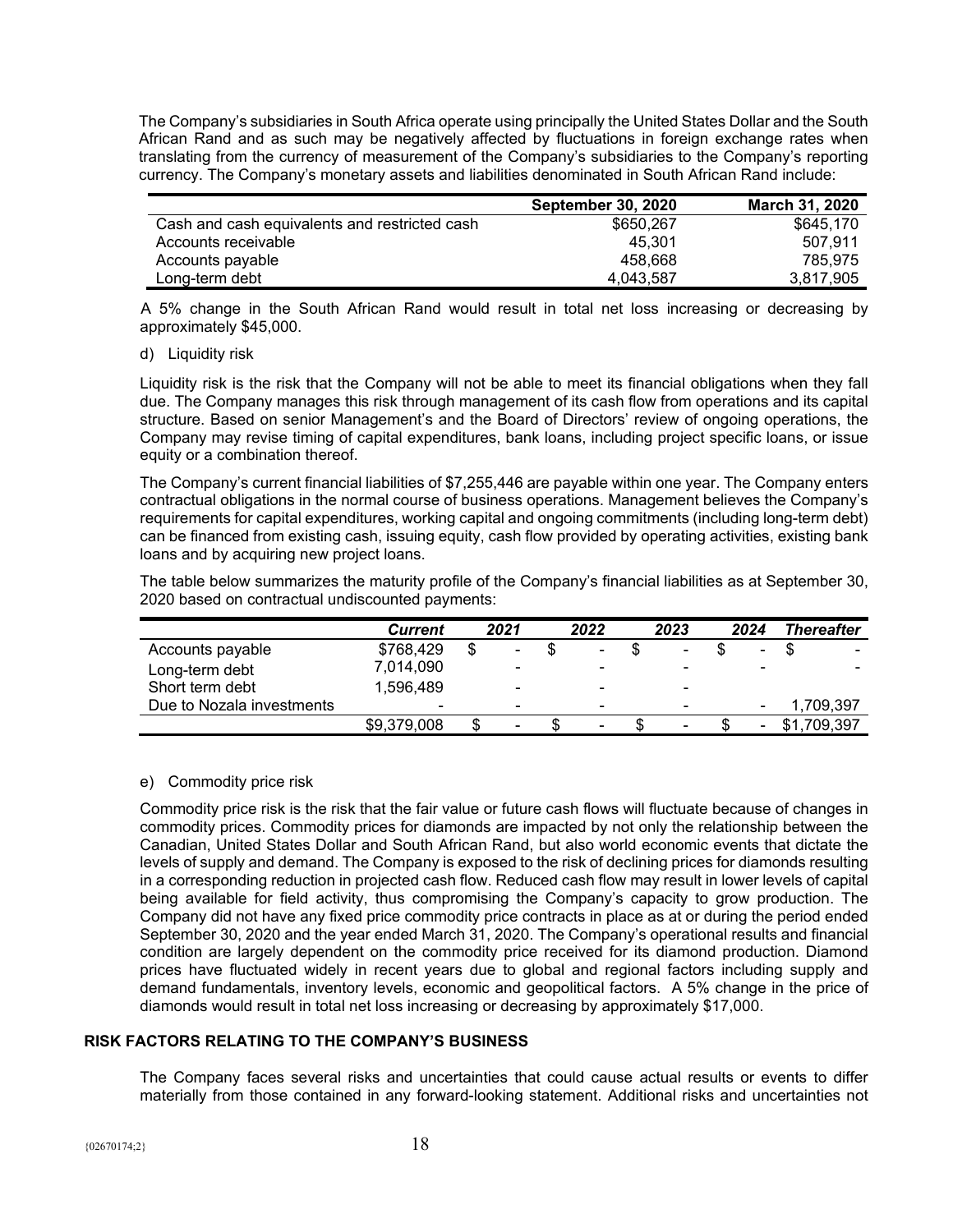presently known to the Company or that are currently deemed to be immaterial may also impair the Company's business operations. Factors that could cause or contribute to such differences include, but are not limited to, the following:

## *Capital Requirements*

There is no assurance that the Company will continue to be able to access the capital markets for the required funding necessary to maintain exploration properties, nor to complete any future acquisitions, or any future exploration programs. The Company may require additional capital to finance expansion or growth at levels greater than its current business plan. Insufficient capital may require the Company to delay or scale back its proposed acquisition and/or development activities.

#### *Revenues and Growth*

There are no assurances that suitable additional projects will be secured or that rough diamonds will be recovered incidentally, or at levels sufficient to sustain the Company's operations. The economics and feasibility of any potential project can be affected by many factors which may be beyond the capacity of the Company to anticipate or control. Material processing revenues and production in general are also reliant on both the quality and amount of diamond bearing material both available and being processed and the Company cannot predict with any certainty the recovery levels from a given area being worked, thus affecting revenues. This is also true of any prospective project the Company may acquire related to various other methods of diamond production.

#### *Nature of Mining*

The operation of any diamond mining project is subject to risks inherent in the mining industry, including variations in grade and other geological differences, unexpected problems associated with weather and required water, power, surface conditions, processing problems, mechanical equipment performance, accidents, labor disputes, risks relating to the physical security of the diamonds, force majeure risks and natural disasters. Such risks could result in personal injury or fatality, damage to or destruction of mining properties, processing facilities or equipment, environmental damage, delays or reductions in mining production, monetary losses, and possible legal liability.

## *Nature of Joint Arrangement (Nozala)*

On March 5, 2008, the Company announced a formal joint venture partnership with well-established South African BEE group Nozala Investments (Pty) Ltd. This partnership is reflected in Diamcors' wholly owned South African subsidiaries, DMI Minerals South Africa (Pty) Ltd. which was initially formed to secure diamond mining projects in South Africa. Under the terms of the joint venture in DMI Minerals, Diamcor retains a 70% direct ownership in the subsidiary with Nozala holding a 30% direct shareholder ownership interest. Operationally, expenses charged to the development of projects held by the entities, and the revenues generated, will be similarly proportional. These joint arrangements are subject to the risks normally associated with the conduct of joint ventures and similar joint arrangements. These risks include the inability to exert influence over strategic decisions, the joint venture partner's ability to provide its proportionate share of funding, the development and operation of the projects, and mineral claims.

## *Diamond Prices and Demand for Diamonds*

The profitability of Diamcor will be dependent upon the recovery and sale of rough diamonds, which is dependent in significant part upon the worldwide demand for, and price of, diamonds. Diamond prices fluctuate and are affected by numerous factors beyond the control of the Company, including but not limited to worldwide economic trends, particularly in the US, Japan, China and India, worldwide levels of diamond discovery and production and the level of demand for, and discretionary spending on, luxury goods such as diamonds and jewelry. Low or negative growth in the worldwide economy or the occurrence of terrorist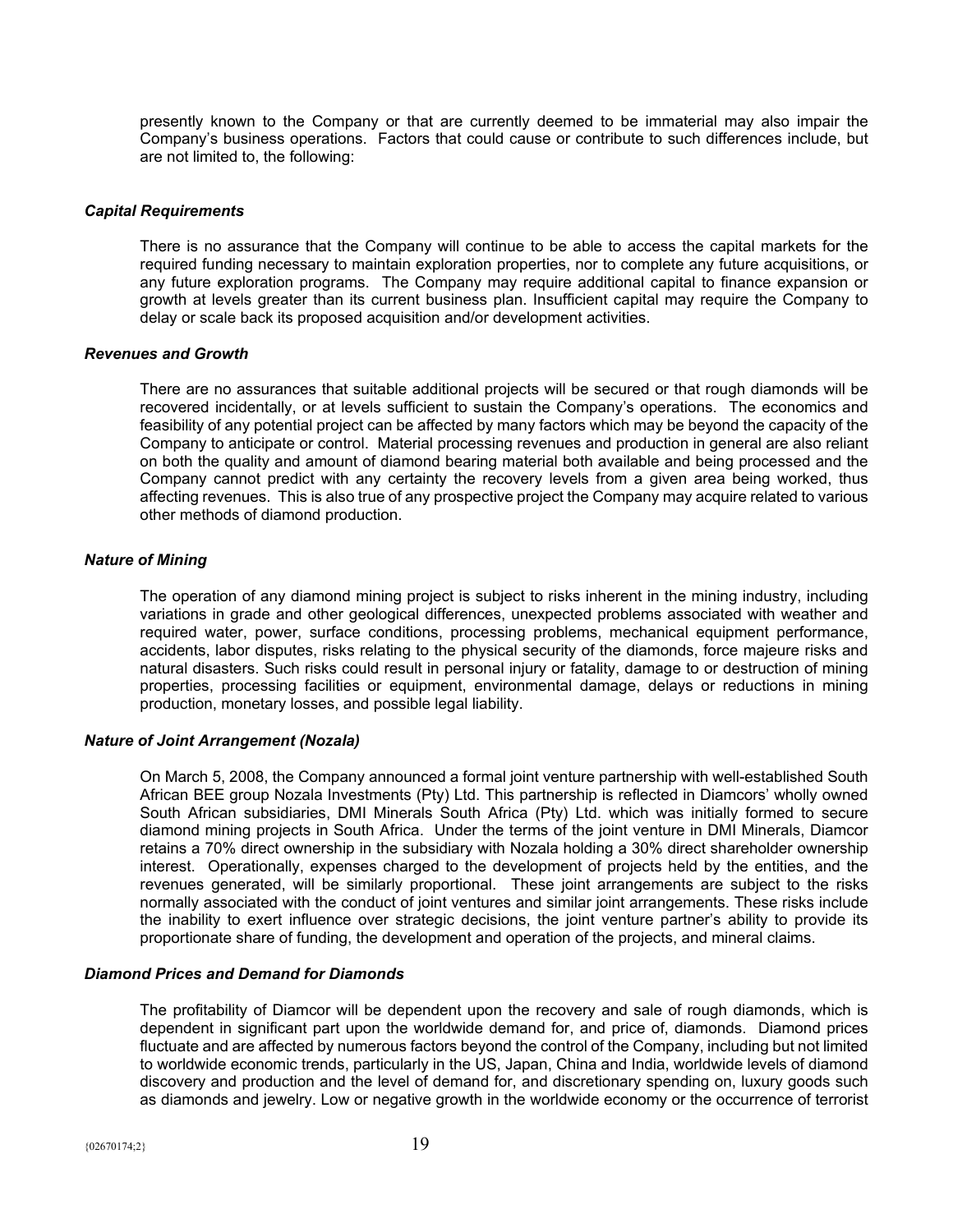activities or other events creating disruptions in economic growth could result in decreased demand for luxury goods such as diamonds, thereby negatively affecting the price of diamonds. Similarly, a substantial increase in the worldwide level of diamond production could also negatively affect the price of diamonds. In each case, such developments could materially adversely affect the Company's results of operations.

#### *Currency Risk*

Currency fluctuations may affect the Company's financial performance. Diamonds are sold throughout the world based principally on the US dollar price. The Company reports its financial results in Canadian dollars and a majority of its costs and expenses are incurred in either Canadian dollars or the South African Rand. The Company's South African subsidiaries operate using principally the US dollar and the South African Rand and, as such, may be negatively affected by fluctuations in foreign exchange rates when translating from the currency of measurement of the Company's subsidiary to the Company's reporting currency. The appreciation of the Canadian dollar against the US dollar, and the depreciation of such other currencies against the US or Canadian dollar, therefore, may increase expenses and the amount of the Company's liabilities relative to revenue.

#### *Licenses and Permits / (Rights)*

There are inherent risks involved in operating in foreign countries, including stringent environmental and permitting / rights issues. The mineral rights at the Krone-Endora at Venetia project, pending acquisitions, and future exploration on certain properties requires licenses and permits from the South African government. There can be no guarantee that the Company will be able to renew these licenses or obtain or maintain all other necessary licenses and permits that may be required to maintain operations or to further explore and develop certain properties. Title to mining properties involves certain inherent risks due to the difficulties of determining the validity of certain claims as well as the potential for problems arising from the frequently ambiguous conveyance history characteristic of many mining properties.

#### *Regulatory and Environmental Risks*

The operation of mines and exploration activities are subject to various laws and regulations governing the protection of the environment, exploration, development, production, taxes, labor standards, occupational health, waste disposal, mine safety, manufacturing safety, power and water, and other matters. New laws and regulations, amendments to existing laws and regulations, or more stringent implementation or changes in enforcement policies under existing laws and regulations could have a material adverse impact on the Company by increasing costs and/or impairing the operations at the project. Mining and manufacturing are subject to potential risks and liabilities associated with pollution of the environment and the disposal of waste products occurring as a result of mining and manufacturing operations. To the extent that the Company is subject to uninsured environmental liabilities, the payment of such liabilities could have a material adverse effect on the Company.

#### *Reliance on Skilled Employees*

Exploration and operational activities for any Company projects are dependent upon the efforts of certain key and skilled employees. The loss of these employees or the inability of the Company to attract and retain additional skilled employees may adversely affect the level of operations and the Company's ability to operate efficiently. Currently, there is significant competition for skilled workers in these operations. The loss of the services of any of the Company's key executive officers or key employees could harm its business. None of the Company's key executive officers or key employees currently has a contract that guarantees their continued employment with the Company. There can be no assurance that any of these persons will remain employed by the Company or that these persons will not participate in businesses that compete with it in the future.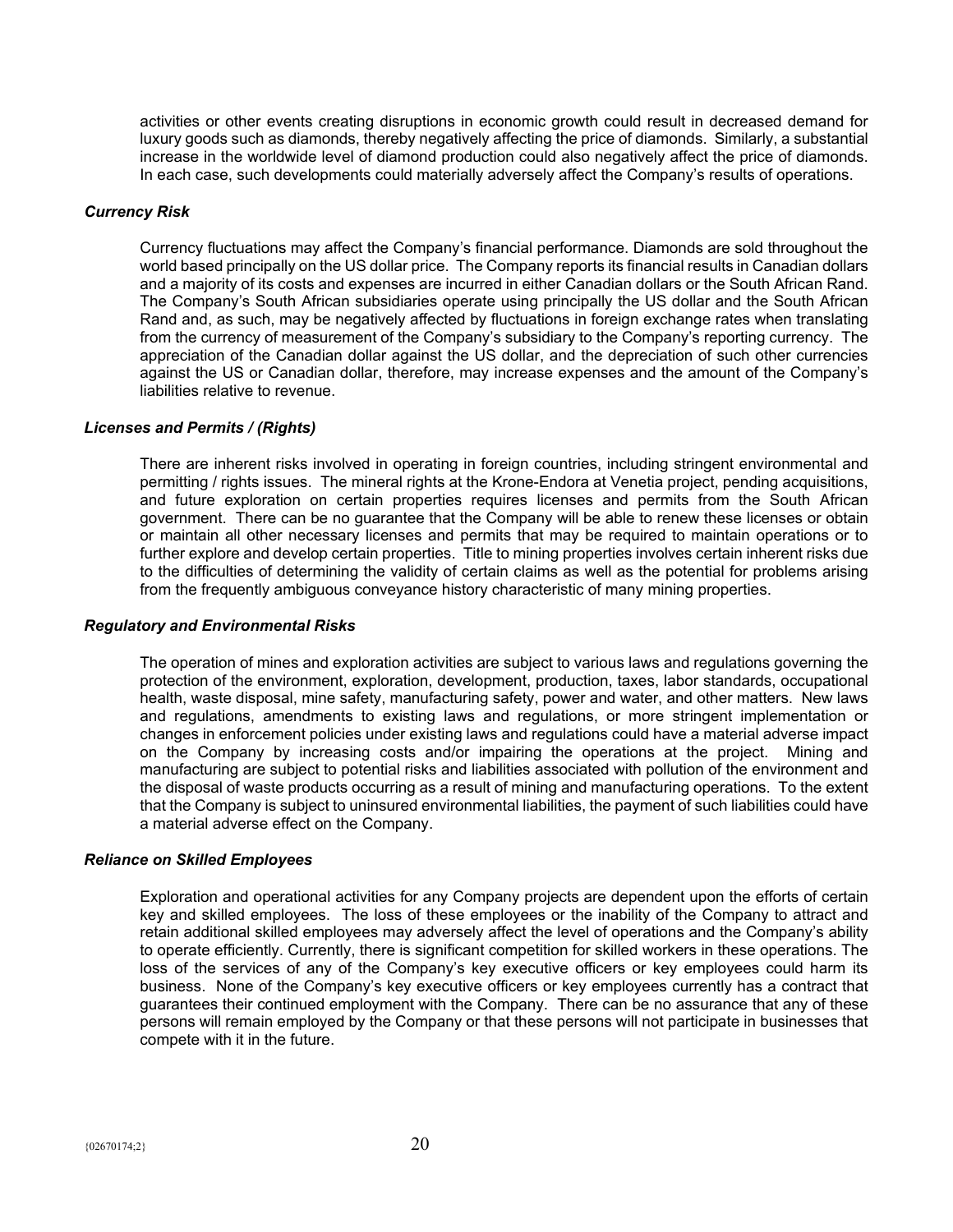## *Regional Power Supply*

Potential power supply issues in South Africa have been highlighted by the media in the past years with regards to the inability of state-owned power supplier *Eskom* to deliver consistent electricity requirements to many of the larger mines in South Africa. While these issues are not presently expected to affect any of the current operational requirements of the Company, there can be no assurances that any new projects that the Company may acquire or operate will be able to secure the required electrical capacities needed to sustain uninterrupted supply and operations.

## *Competition*

Within the minerals industry sector, including the diamond tailings re-treatment sector, diamond exploration sector, and various other related methods of diamond mining and production, Diamcor competes with other companies possessing greater financial and technical resources than it may have access to. Even with its current facility, and the promise of any other exploration or diamond producing project, or property, there can be no assurances that the Company will continue to be able to complete or execute its desired programs on its proposed schedules, nor within the cost estimates assumed. If the Company is unable to successfully compete in the diamond market, then its results of operations will be adversely affected.

## *Securities May Be Volatile and Subject to Wide Fluctuations*

The market price of the Company's securities may be volatile and subject to wide fluctuations. If the Company's revenues do not grow, or grow more slowly than it requires, or if operating or capital expenditures exceed its expectations and cannot be adjusted accordingly, or if some other event adversely affects the Company, the market price of the Company's securities could decline. If securities analysts alter their financial estimates of the Company's financial condition it could affect the price of the Company's securities. Some other factors that could affect the market price of the Company's securities include announcements of new explorations, technological innovations and competitive developments. In addition, if the market for stocks in the Company's industry or the stock market in general experiences a loss in investor confidence or otherwise fails, the market price of the Company's securities could fall for reasons unrelated to its business, results of operations and financial condition. The market price of the Company's stock also might decline in reaction to conditions, trends or events that affect other companies in the market even if these conditions, trends or events do not directly affect the Company. In the past, companies that have experienced volatility in the market price of their stock have been the subject of securities class action litigation. If the Company were to become the subject of securities class action litigation, it could result in substantial costs and a diversion of management's attention and resources.

## *COVID-19 Global Pandemic*

On March 11, 2020, the World Health Organization declared the novel coronavirus ("COVID-19") a global pandemic. Between March and November 2020, most governments across the jurisdictions in which the Company and many of its customers operate declared a state of emergency in response to the COVID-19 pandemic and concern remains over how governments will react in response to a "second wave" until a vaccine can be made widely available. Due to the ongoing uncertainty resulting from the global pandemic, the Company's operations could continue to be impacted in a number of ways including, but not limited to, a suspension of operations, an inability to ship or sell rough and/or polished diamonds during this period. These possible impacts could result from government directives, the need to modify work practices to meet appropriate health and safety standards, a lack of demand for rough and/or polished diamonds, a lack of available liquidity to meet ongoing operational expenses and, due to or by other COVID-19 related impacts on the availability of labour or to the supply chain. As an emerging risk, the duration and full financial effect of the COVID-19 pandemic is unknown currently, as is the efficacy of government and central bank interventions in the jurisdictions in which the Company and its clients operate, the Company's business continuity plan and other mitigating measures. While the impact of COVID-19 is expected to be temporary, the current circumstances are dynamic and the impacts of COVID-19 on our business operations, including the duration and impact that it may have on our ability to ship and sell diamonds, on demand for rough and polished diamonds, on our suppliers, on our employees and on global financial markets, cannot be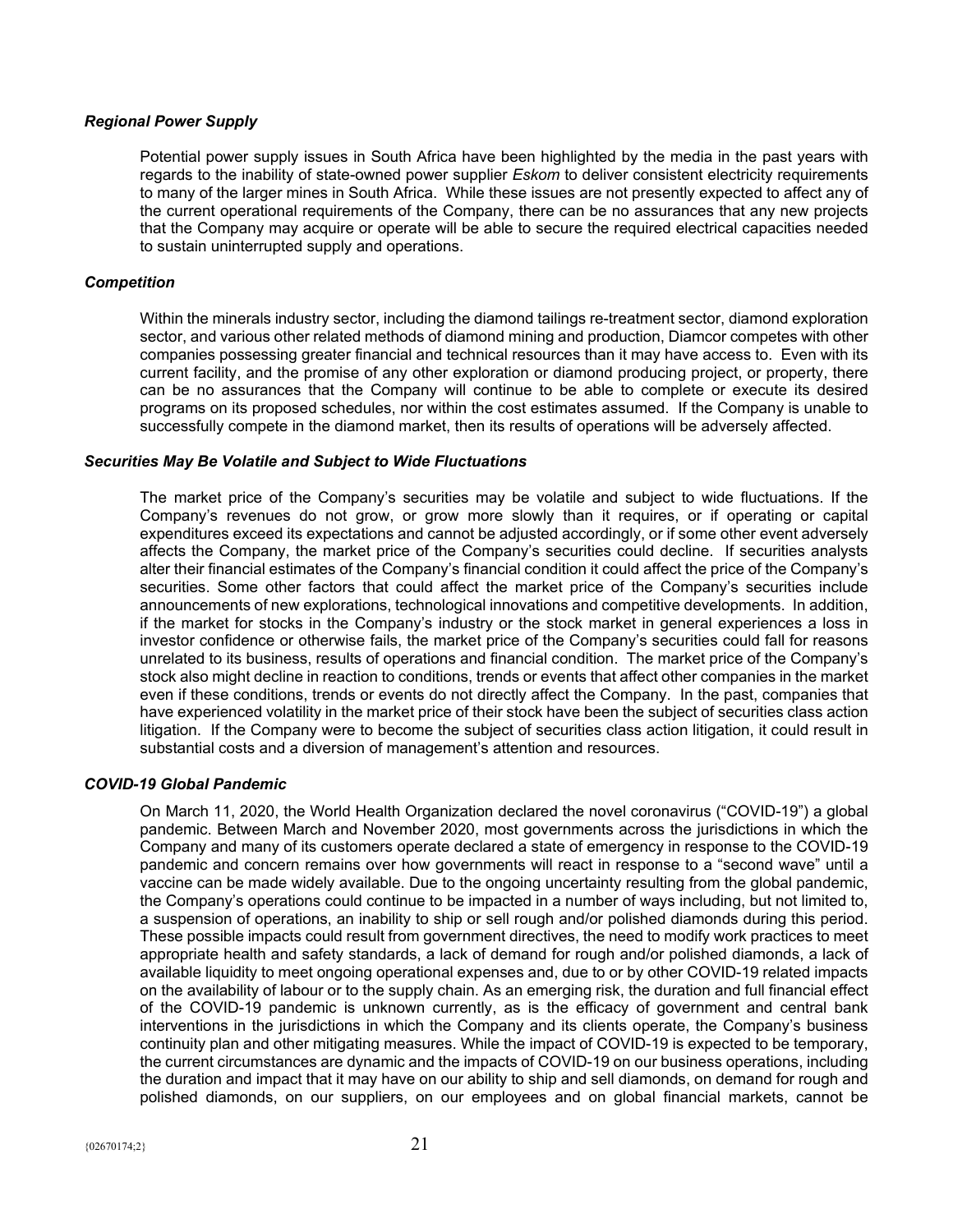reasonably estimated at this time. Accordingly, estimates of the extent to which the COVID-19 pandemic may materially and adversely affect the Company's operations, financial results and condition in future periods are also subject to significant uncertainty. The most significant sources of estimation uncertainty include estimated resources, valuation of mineral properties, the provision for deferred taxes and the valuation of decommissioning and site restoration provisions. Management is required to exercise judgment to ensure that disclosures relating to liquidity and the Company's ability to continue as a going concern are appropriate. To this end, the Company manages liquidity risk by maintaining an adequate level of cash and cash equivalents to meet its short-term ongoing obligations and reviews its actual expenditures and forecast cash flows on a regular basis. Changes in demand for rough and/or polished diamonds and diamond prices, production levels and related costs, foreign exchange rates and other factors all impact the Company's liquidity position. Uncertainty about judgments, estimates and assumptions made by management during the preparation of the financial statements related to potential impacts of the COVID-19 outbreak on revenue, expenses, assets, liabilities, and note disclosures could result in a material adjustment to the carrying value of the asset or liability affected.

## **RELATED PARTY TRANSACTIONS**

During Q2, the Company paid or accrued to key management personnel and consultant's compensation totaling \$Nil, Directors fees of \$40,000 and incentives of \$Nil. As at September 30, 2020 the Company owed a total of \$140,145 (\$109,742 - 2019) to Directors of the Company and companies controlled by a Director, amounts which are included in accounts payable.

The transactions were in the normal course of operations and are measured at fair value at initial recognition.

## **OUTSTANDING SHARE INFORMATION**

As at November 30, 2020

| Authorized number of shares:            | Unlimited  |
|-----------------------------------------|------------|
| Issued and outstanding:                 | 65,311,488 |
| Weighted average of shares outstanding: | 65.311.488 |

## **NATIONAL INSTRUMENT 52-109 ON CERTIFICATION OF ANNUAL AND INTERIM FILINGS**

The Company files a 52-109FV2 certification of interim filing duly executed by the Company's current CEO and CFO as required by securities laws.

# **DISCLOSURE CONTROLS AND PROCEDURES**

The Company has disclosure controls and procedures in place to provide reasonable assurance that any information required to be disclosed by the Company under securities legislation is recorded, processed, summarized, and reported within the applicable time periods and to ensure that required information is gathered and communicated to the Company's management so that decisions can be made about timely disclosure of that information. The Company's Chief Executive Officer and Chief Financial Officer evaluated the Company's disclosure controls and procedures for the interim period ended September 30, 2020 and have concluded that the Company's disclosure controls and procedures to be adequate for the above purposes.

Including the Company's transition to IFRS, there have been no significant changes in the Company's disclosure controls, or in other factors that materially affected or are reasonably likely to affect, the Company's disclosure controls subsequent to the date the Company carried out its evaluation.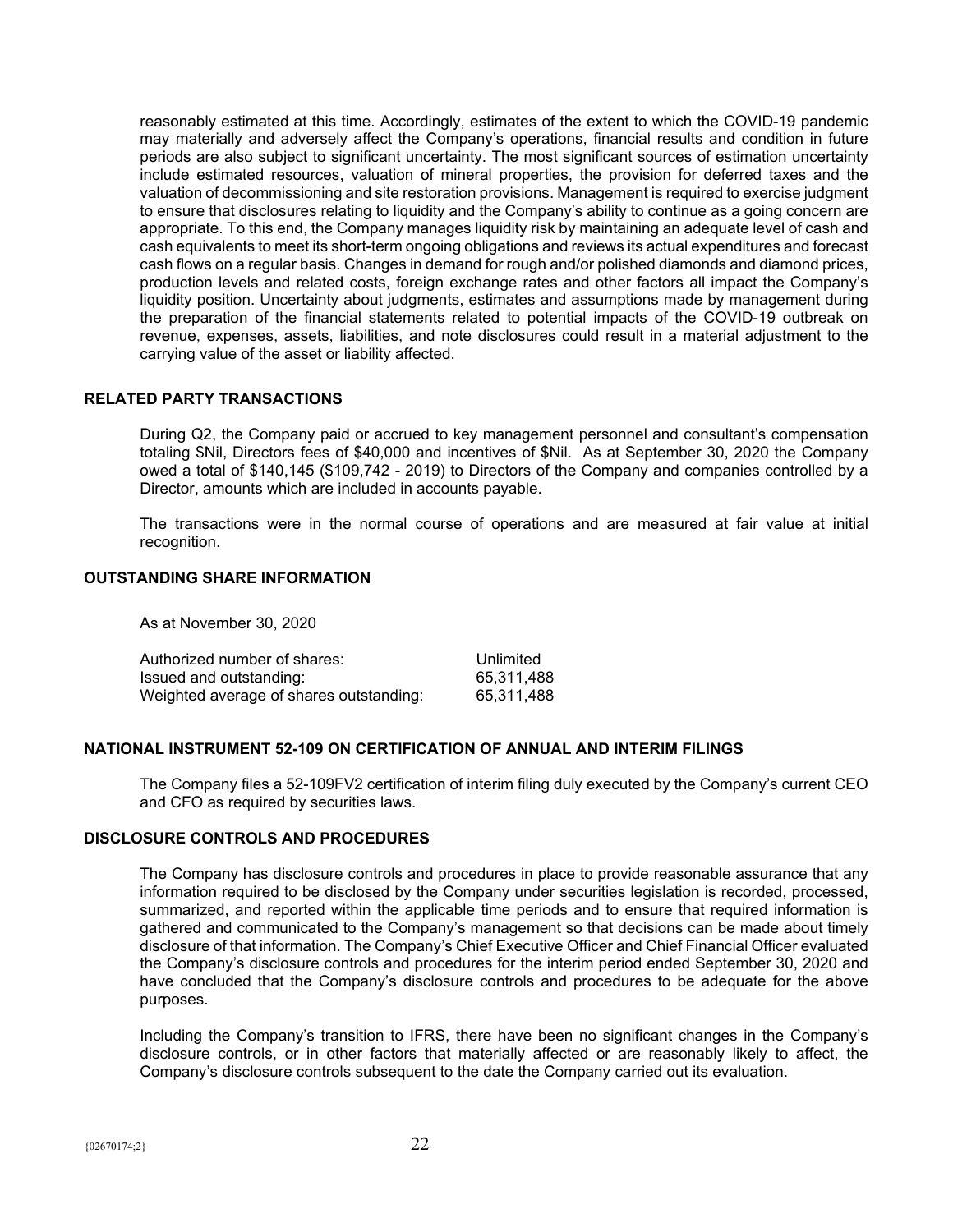## **SUBSEQUENT EVENTS**

On October 20, 2020, the Company announced that it had closed an initial tranche of the convertible loan financing announced in its news release of September 29, 2020. The initial tranche included subscriptions from 5 investors for aggregate gross proceeds of \$954,500. The Company has also received subscriptions for an aggregate amount of approximately CDN\$1,603,998.67 representing principal and accrued interest under the one-year term loans which matured on August 26, 2020 and other outstanding debts (the "Existing Debt") have been tendered into the Financing and will be exchanged for Notes and Warrants, to the extent permitted in accordance with the policies of the TSX Venture Exchange, in a second and final tranche of the Financing. In accordance with applicable TSV Venture Exchange policies, no Warrants may be issued in respect of any amount of Existing Debt held by Non-Arm's Length Parties (as defined in the Corporate Finance Manual) that is tendered into the Financing.

On November 16, 2020, the Company announced that it had applied to the TSX Venture Exchange for an extension of time to complete the balance of the financing under section 1.11(d) of Policy 4.1 of the TSX Venture Exchange Corporate Finance Policy Manual. The Company expects to be able to complete the second and final tranche of the Financing on or before December 15, 2020.

#### **OTHER**

The Company operates offices in both Canada and South Africa and is listed on the Canadian TSX Venture Exchange trading under the symbol "DMI", and on the OTCQB in the USA trading under the symbol "DMIFF". Public company information is available on SEDAR at [www.sedar.com](http://www.sedar.com/) or at the Company's website [www.diamcormining.com.](http://www.diamcormining.com/)

## **CAUTIONARY NOTE REGARDING FORWARD-LOOKING STATEMENTS**

Certain statements included in this MD&A may constitute forward-looking statements within the meaning of securities laws. In some cases, forward-looking statements can be identified by the use of terms such as "may", "will", "should", "expect", "plan", "anticipate", "believe", "intend", "estimate", "predict", "potential", "possible", "continue" or other similar expressions concerning matters that are not historical facts. Forwardlooking statements may relate to management's future outlook and anticipated events or results, and may include statements or information regarding projected capital expenditure requirements, estimated productions, plans, timelines and targets for construction, joint venture relationships, the closing of anticipated acquisitions, mining, development, production and exploration activities, future mining and processing, the number and timing of expected rough diamond sales, projected sales growth, expected gross margin and expense trends, expected diamond prices and expectations concerning the diamond industry.

Forward-looking statements are based on certain factors and assumptions regarding, among other things, mining, production, construction and exploration activities, world economic conditions, the level of worldwide diamond production, and the receipt of necessary regulatory permits. With respect to statements concerning sales growth, Diamcor has assumed that current world economic conditions will not materially change or deteriorate. While Diamcor considers these assumptions to be reasonable based on information currently available to it, they may prove to be incorrect.

Forward-looking statements are subject to certain factors, including risks and uncertainties, which could cause actual results to differ materially from what we currently expect. These factors include, among other things, the uncertain nature of mining activities, risks associated with joint venture operations, risks associated with the remote locations of certain mine sites, risks associated with regulatory requirements, fluctuations in diamond prices and changes in world economic conditions and the risk of fluctuations in the foreign currency exchange rate.